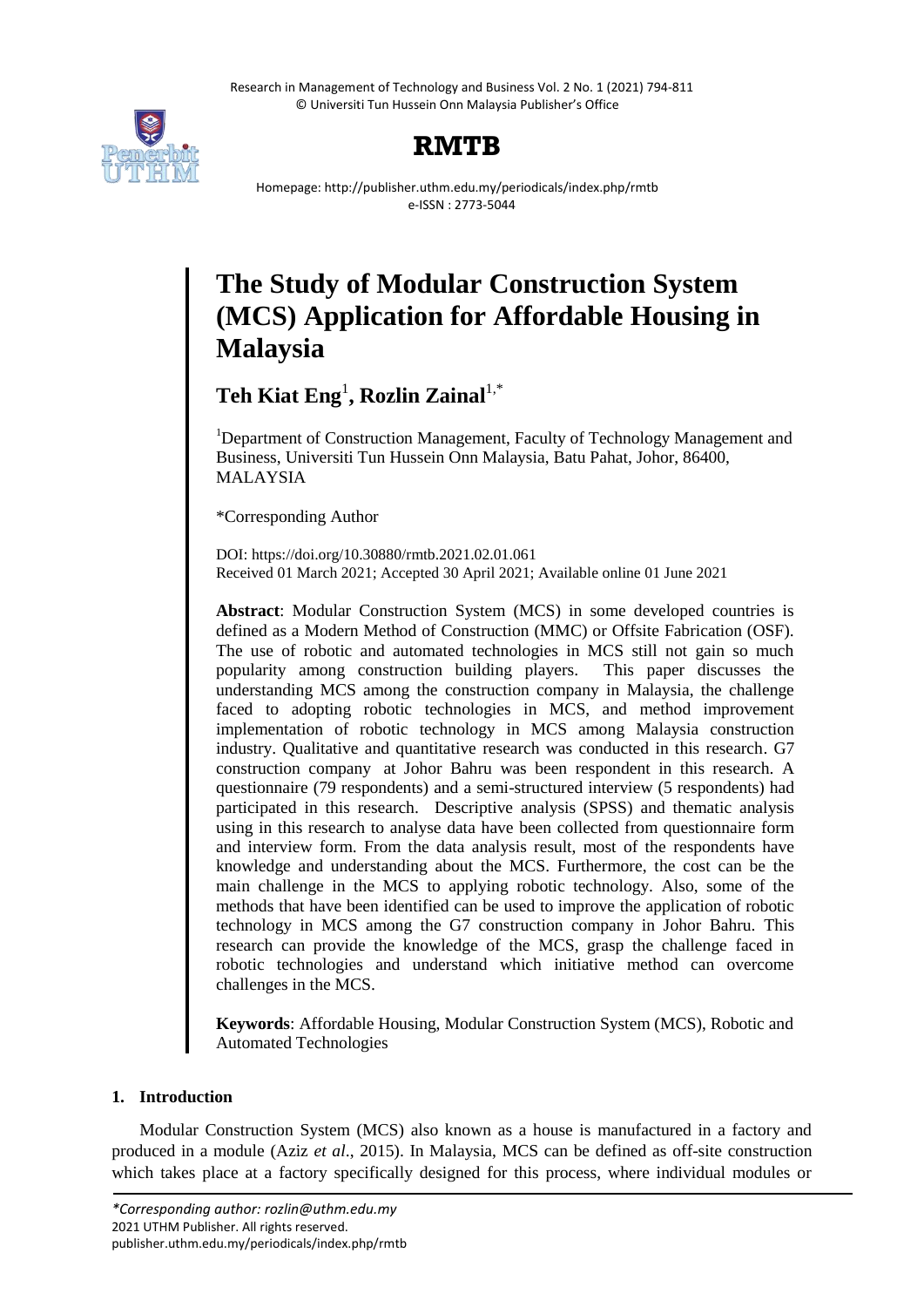building components are built in the factory and then transported to the site for installation (Gibb, 1999). MCS is one of the innovative ways for the construction industry to solve the problem of sustainable design, rather than traditional construction (Abdullah, 2010). MCS ensures the quality building and promotes efficiency, sustainability, capability, and shorting project schedule (Musa *et al*., 2016). Malaysia housing becoming seriously unaff ordable that has included some reasons including structural, cyclical, institutional, and cultural factors that ultimately lead to mismatches. Between supply and demand, housing has become severely abandoned in Malaysia in 2016. As a result, Malaysia faces a shortage of affordable housing (McKinsey, 2014).

## 1.1 Research Background

At the turn of the 20th century, American housing development promotes a structure that involving all the materials needed to build a prefabricated home known as "kit homes". After World War II in the 1950s, these prefabricated homes gained popularity, and these houses growing demands because at that time prefabricated homes can be built speedily and can easily be assembled. The first modular home was constructed in the way of a double-wide modular unit under local building code in 1958 (Broussard, 2017). In the Malaysia construction industry, Modular Construction System (MCS) is included in the Industrialized Building System (IBS) classifications which are involved in IBS precast concrete and IBS innovative systems. IBS can define as a structural building that is complete in prefabrication technique (CIDB, 2017).

## 1.2 Problem Statements

In Malaysia construction industry is still at an initial stage for adoption of modular construction systems (MCS), building players still less aware and experienced (Aziz *et al*., 2015). Malaysia MCS still lacks technology in the automation and robotic industry (Wong, 2018). Robotics and automation systems have the potential to address low efficiency and low productivity in the MCS industry. However, the adoption level of the construction industry is very low (Delgado *et al*., 2019). In Malaysia, the construction building sector still has not gained so much popularity in the automatic and robotic industries. Industry players prefer to use immigrant labor in the construction industry also is a factor contributing to using automation technology because of the lower labor cost rather than automation technology installation fee (Aziz *et al*., 2015).

The major obstacle that restricts works in prefab-system-based projects is the inadequate superior and high technology equipment and machinery (Nasrun *et al*. 2015). More specifically, Malaysia lacks design and engineering skills in prefabrication, while the construction industry continues to adopt traditional methods (Wong, 2018). In conclusion, based on Delgado *et al*. (2019), Aziz *et al*. (2015), and Wong (2018) Malaysia Company in MCS still lack adoption of robotic technology. Labor fee for immigrants is cheaper than installing robotic technology and the fee for installation and maintenance is expensive. This is causing Malaysia's construction industry to still lack automation and robotic technologies.

# 1.3 Research Questions

Based on the problem statements, following questions are posed:

- (i) Which is the Malaysia construction company understand Modular Construction System (MCS) in affordable housing?
- (ii) What will be the challenge in the Modular Construction System (MCS) to applying robotic technology in Malaysia's affordable housing industry?
- (iii)What methods can be used to improve the implementation of robotic technology in the Modular Construction System (MCS)?

1.4 Research Objectives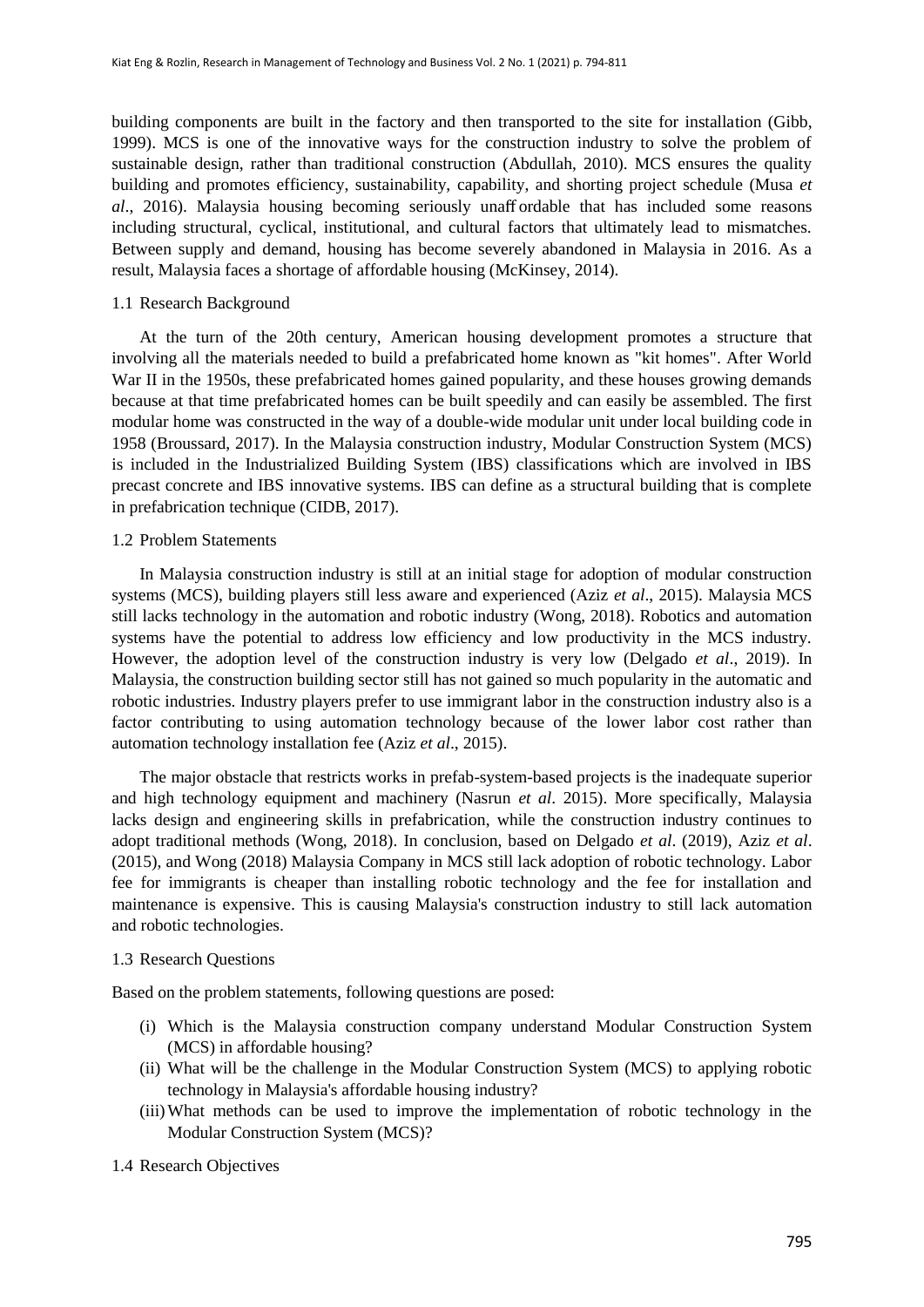Three objectives are established as accordance to the problem statement that has been identified.

- (i) To identify the understanding modular construction system (MCS) among the construction company in the affordable housing industry Malaysia.
- (ii) To identify the challenges of modular construction system (MCS) to applying robotic technology in Malaysia affordable housing industry.
- (iii)To investigate the method improvement implementation of robotic technology in modular construction system (MCS).

## 1.5 Scope of the Study

The scoping study for this research was been selected in Johor Bahru, a cities second highly involved in MCS. According to CIDB Malaysia construction company had registered adoption MCS is located in three cities highly involved in MCS, first in Kuala Lumpur; second is Johor Bahru and third is Sarawak involving four registered companies in 2015 (Aziz *et al*., 2019). It is limited because of the low implementation rate of modular construction in Malaysia (Musa *et al*., 2017). G7 construction company selected to become respondents of questionnaires and for an interview in this study. Construction companies hold a G7 license approved by the Malaysian Construction Industry Development Board (CIDB) so that they can engage in unlimited civil engineering construction and housing construction projects (Nathan, 2015). This study carried out knowledge and application of robotic technology in MCS for affordable housing among Malaysia construction companies registered under the Malaysia Construction Industry Development Board (CIDB).

## 1.6 Significance of the Study

This study is important to gain an understanding of the application of Modular Construction System (MCS) in the affordable housing industry in Malaysia and can benefit builders, housing development, property buyers, government, and educators. Builders can gain more knowledge about the importance and benefits of implementing robotic technology in the Modular Construction System (MCS) construction industry. Housing development can take as a reference in their business strategy and management to improve their business. Property buyers can have an understanding of the reason that results in the trend of the housing market values and the housing market growth in the future. The government can encourage Malaysia construction industry players to use construction robotic technologies to improve the quality of the project. Educators can take as future references for researchers and educate the students.

# **2. Literature Review**

# 2.1 Modular Construction System (MCS)

## 2.1.1 Definition of MCS

From the literature review, the inclusive definition of modular construction interprets as;

"Modular construction is a construction method that produces a building that consists of modular units or modules, mass-produce off-site in a manufacturing facility. It includes the logistic and assembly aspect of it, done in proper coordination with through planning and integration (Musa *et al*., 2014)."

## 2.1.2 Characteristic of MCS

The literature emphasizes some influences and basic characteristics of modular construction.

# *(a) Sustainable Method*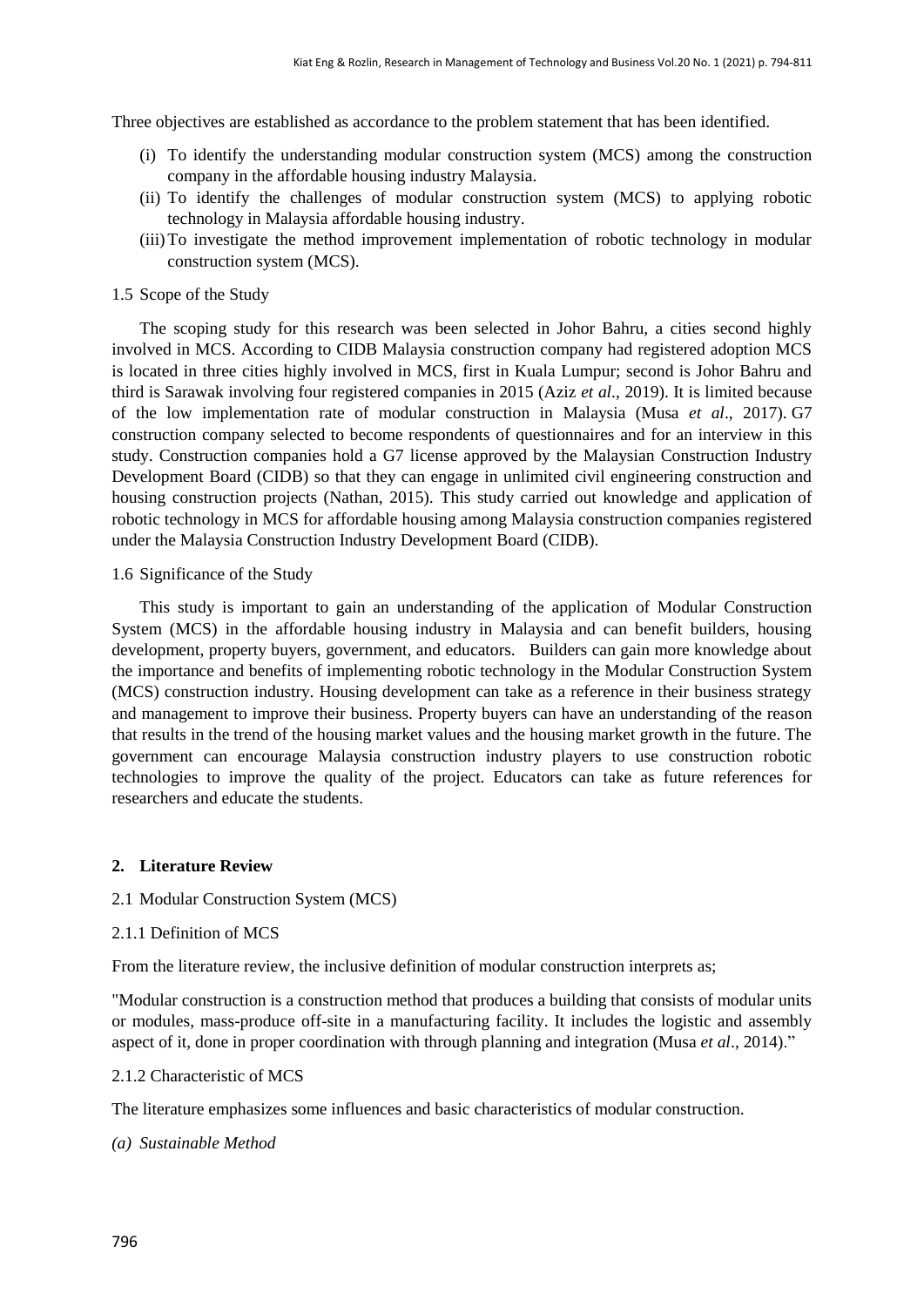The modular structure can greatly reduce the demand for raw materials and energy. Reducing excess material and being able to recycle modules can reduce waste (Robinson, 2019).

## *(b) Increase Project Schedule*

Modules built in the factory and perform on-site basic work can reduce project time by up to half of traditional construction time (Musa *et al*., 2016). Figure 1 shows the modular construction schedule.



**Figure 1: Modular Construction Schedule (Base 4, 2020)**

## *(c) Easy to Disassembled and Reusable Construction Method*

Reducing excess materials and recyclable modules can ultimately reduce waste from modular construction (Wong, 2018).

## 2.1.3 Process of MCS

MCS is an innovative and sustainable large-scale construction method that can achieve better results in reduced time and cost. Figure 2 shows the flow of the MCS process.



**Figure 2: Modular Construction Process (Ibrahim** *et al***., 2019)**

## 2.2 Affordable Housing

Affordable housing has become a key issue, particularly in developing countries. Affordable houses consider when the price of housing is no more than 30% of household income, which means 25% of the income is for the affordable mortgage payment, another 5% of the income for other costs (Abdulateef, 2012).

2.3 Categories Construction Automated and Robotic Technologies

Four general categories of robotics are used in construction sites to improve productivity (Delgado *et al*., 2019).

*(a) Off-site automated prefabrication system*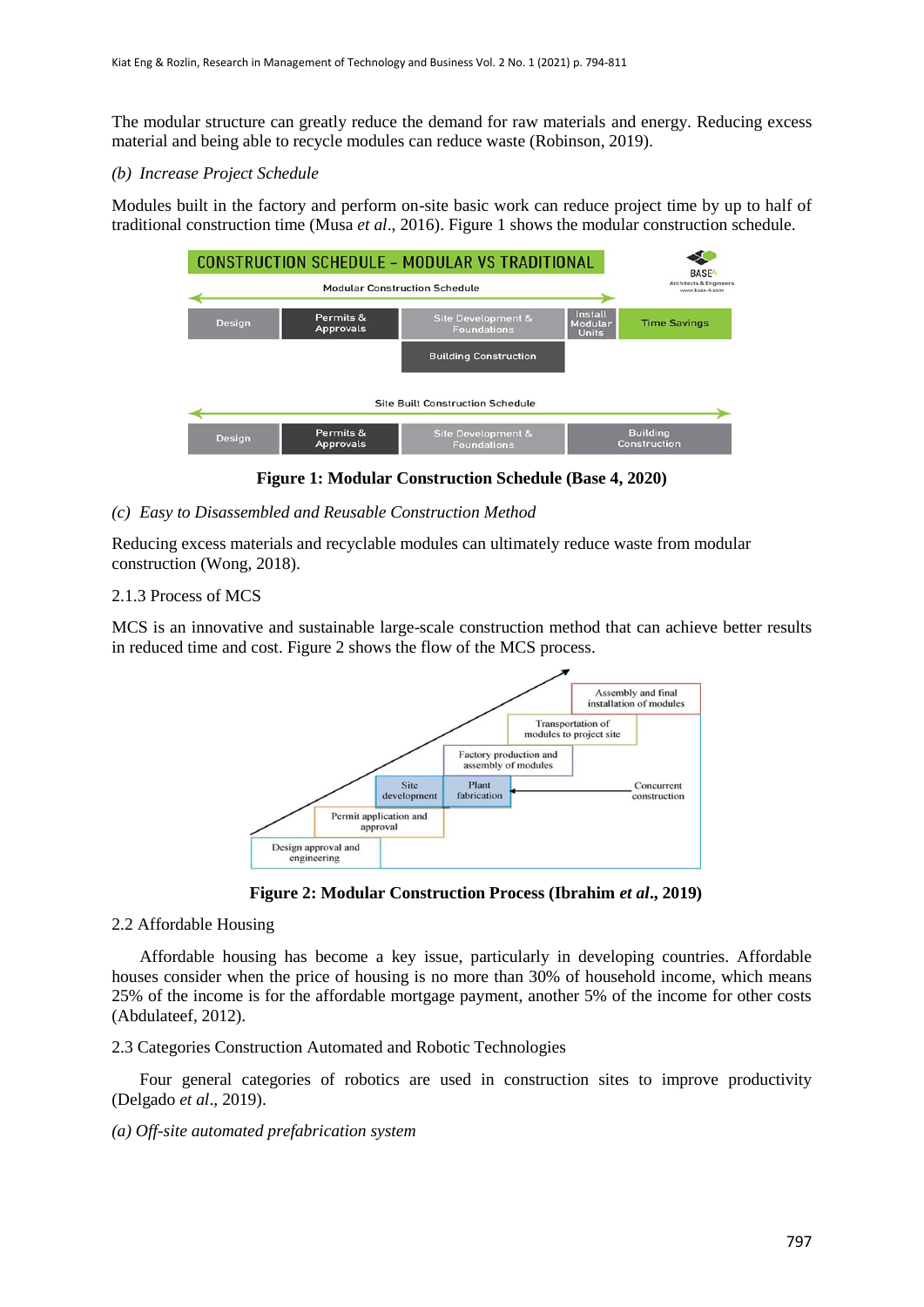Including activities by using automated manners to generate building components in remote locations. The main goal of these systems is to enhance the standard of prefabricated building components (Delgado *et al*., 2019).

#### *(b) On-site Automated and Robotic System*

Using during on the construction site. Robotic on-site can directly create structure and components of the building (Delgado *et al*., 2019).

#### *(c) Drones and Autonomous Vehicles*

Controlled remotely through a human-machine interface and can complete various tasks. It can be applied in the construction industry to improve communication, marketing, and safety [\(Ayemba,](https://constructionreviewonline.com/author/dennis-ayemba/) 2018).

#### *(d) Exoskeletons*

A wearable device that can be executed with a robot docked by a user, thereby automatically performing tasks that replace workers (Ruggiero *et al*., 2016).

2.4 Challenges of MCS in Robotic Technology for Affordable Housing

In Malaysia, the rarely using of robotic and automated technologies in the construction industry (Nasir *et al*., 2013). There were some challenges in the application of robotic technologies.

#### *(a) Cost*

High expense cost and expensive cost of the maintenance machinery needed to be affordable in improving and satisfying the needs of task performance (Akinradewo *et al*., 2018).

#### *(b) Neoteric Method*

Most construction workers have received training in the same industry and happened to specialize in the industry for many years, a neoteric method using let managers may wonder whether workers are capable of operating new robots and building automation (Akinradewo *et al*., 2018).

#### *(c) Employee Employment Opportunities*

Substitute labor will happen when robotic technologies are used in the construction industry (James *et al*., 2006). Workers affected will be required to change employment structures, as this will reduce the amount of work available (Akinradewo*et al*., 2018).

#### *(d) Lack of Investment in Research and Development (R&D)*

Many companies and practices in the industry do not participate in research and development. If contractors have difficulty in commercial  $R \& D$ , they will not attract contractors the advantages of independent innovation (Brown, 1989).

#### *(e) Investor Resource*

Stronger companies have a higher chance to adopt or buy robotic technologies, this cause the small companies haven't promoted themselves into the market difficult to apply these technologies (Kamar & Hamid, 2009).

#### *(f) Re-training of Worker*

Employees who operate robots will be trained to enable them to interact with new robotic equipment, which will take time and cost to provide education to workers (Yahya *et al*., 2019).

#### *(g) Lack of Space*

Working in an untidy and chaotic place is difficult and will happen injured. Lack of space, it will be difficult to transport material and move from one location to another location (Heiskanen, 2014).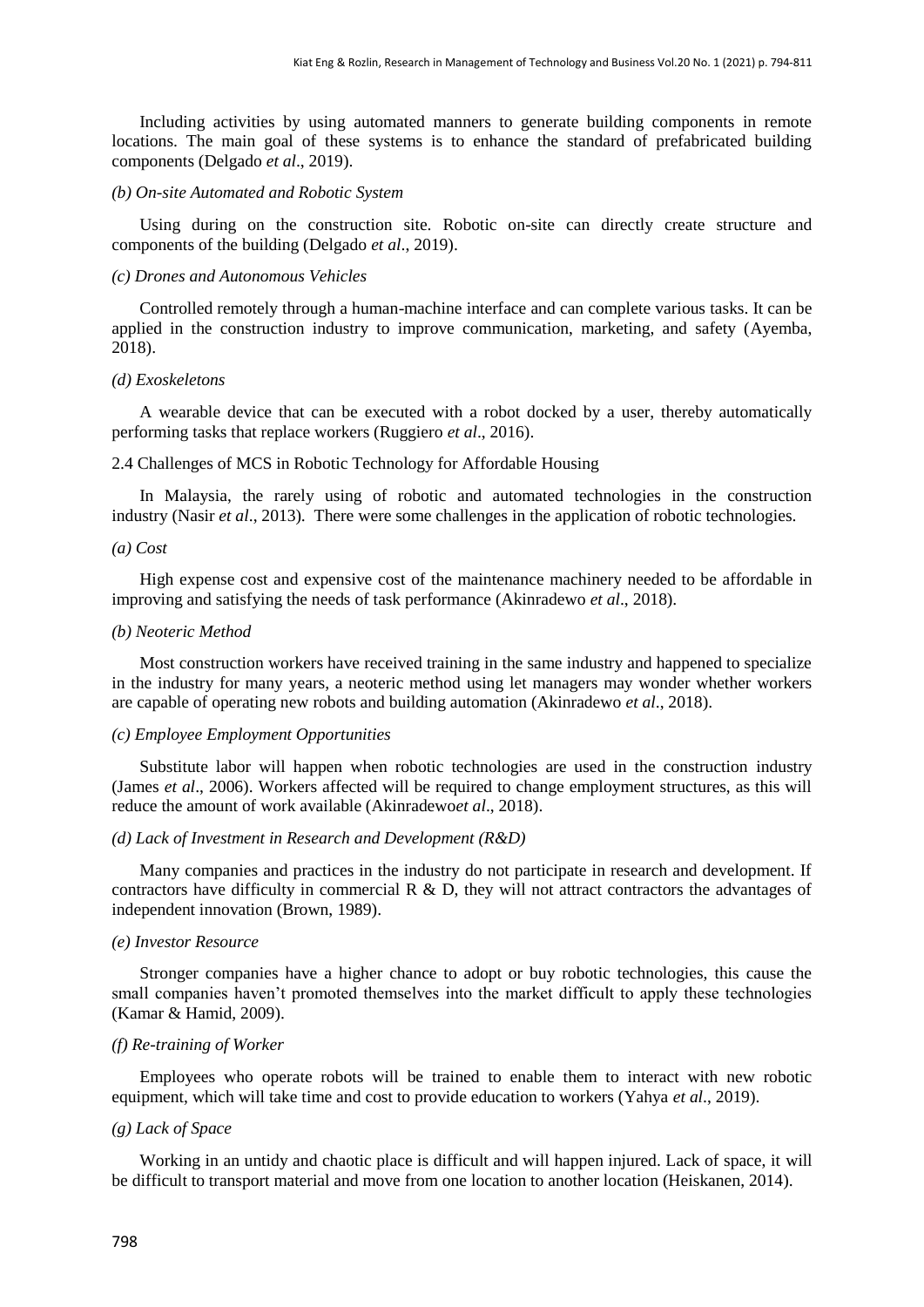#### *(h) Expertise and Experience*

More professional knowledge and experience are needed in terms of operational needs, and it needs to be a solution at all levels of the construction industry (Buchli *et al*., 2018).

#### *(i) Lack of Flexibility and Customization Product*

In the construction industry, every project is different. Therefore, few people will be sure that the investment in the implementation of robotic systems can be used in future projects with different customers (Delgado *et al*., 2019).

#### 2.5 Methods Improvement Implementation Robotic Technologies

To reduce the challenges, different methods can be implemented and some participants should play their roles in driving this change.

#### *(a) Investment Tax Allowance*

The high of the bank's interest rate also is a factor that affects equipment purchases. The government should promote robotic technology users to have loans at a lower interest rate to encourage using robotic technologies (Akinradewo *et al*., 2018).

#### *(b) Incentives by Government Program*

Malaysia's government promoted a program to develop robotic technologies in the construction industry also as a way to implement robotic technologies (Yahya *et al*., 2019).

### *(c) Cooperation with Company*

Cooperation among two companies can learn from each other about knowledge of robotic technologies and can help the future development among two companies (Yahya *et al*., 2019).

#### *(d) Funds Rewards*

Paying funds incentives to the construction industry to support using robotic technologies and can reduce the funding issues faced by construction employers (Samari *et al*., 2012).

#### *(e) Retraining Workers Program*

Additional education and knowledge are important to employees because it not only enables them to better understand robot colleagues but also provides them with opportunities to grow and make greater contributions to the enterprise (Davids, 2017).

## *(f) Implement Research and Development (R & D) measures*

The implementation of R  $\&$  D in the construction industry will happen when the construction player they found by using these robotic technologies can get the benefit and advance in economics (Mahbub, 2015).

## *(g) CIDB Development Plan*

CIDB established a center of excellence and became a one-stop technology adoption center with a workshop or seminar to increase the adoption of robotic technologies in the construction industry (Yahya *et al*., 2019).

#### **3. Research Methodology**

A research methodology describes and analyses methods to better understand and explains its assumptions and research results (Igwenagu, 2016).

## 3.1 Research Design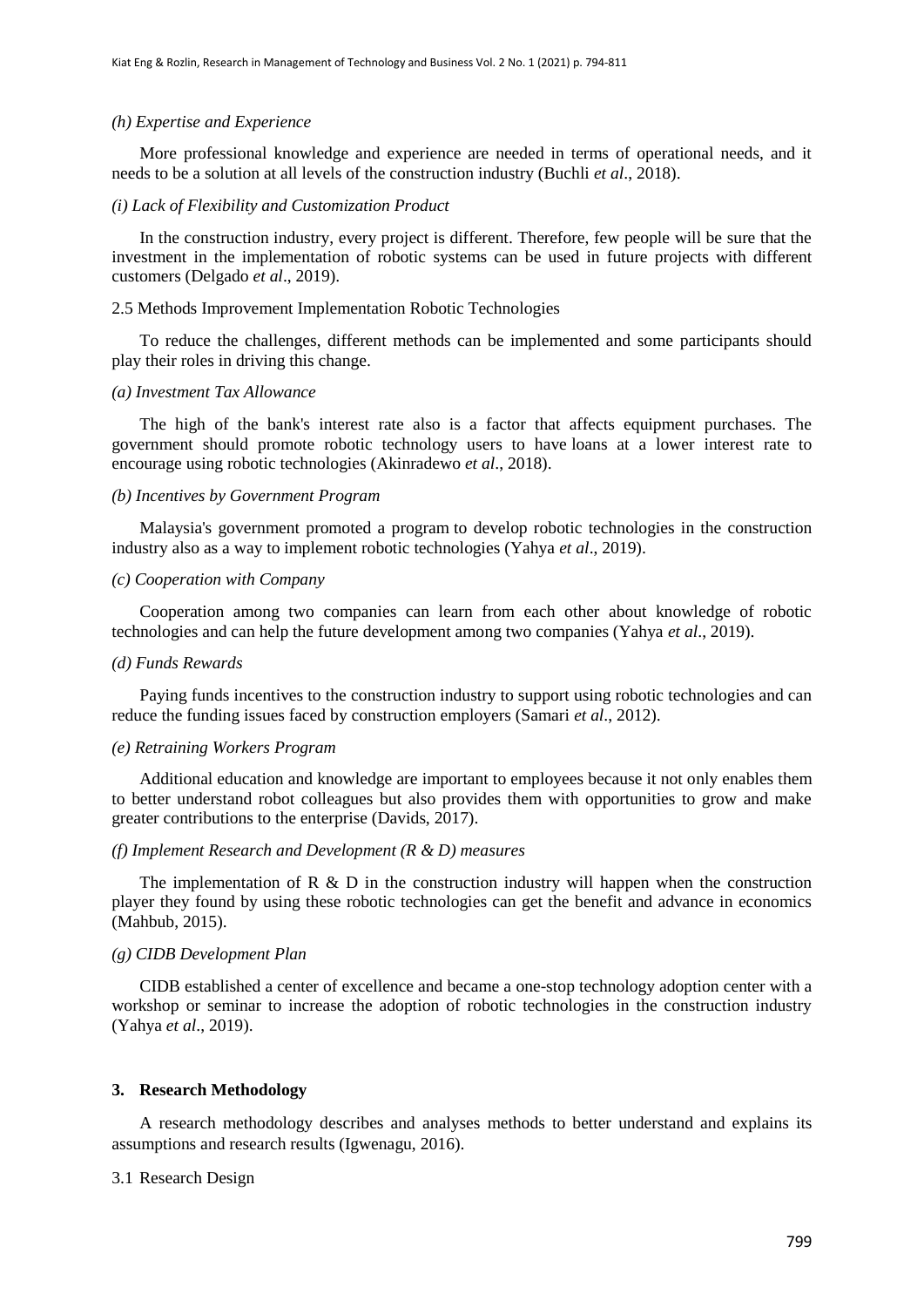In this research, 5 phases of the process consisted to describe the process and procedure activity from the beginning to the end of this research. The first phase is the initial research, in this phase, it studies the topic of research and identifies research background, problem statement, research objective, research question, research scope, and research significance. The second phase is a discussion about literature review. This phase is a study of the literature related to the topic. The third phase is data collection. In this phase that had been divided into two categories which are primary data and secondary data. Primary data use mixed-method to carry out the data in this research. The mixedmethod is the combination of quantitative research and qualitative research. Questionnaires and interviews were being done among the G7 construction company to gain the research objective. The next phase is data analysis, data analysis is a step that needs to analyze the data collected through quantitative research and qualitative research. Data collected from qualitative research was be analyzed using thematic analysis. Descriptive analysis (SPSS) also was being used in the analysis of data collected from quantitative research. The last phase is conclusion and recommendation, data has been analyzed from the phase before it will be concluded. The recommendation is also given in this phase to give suggestions for further research.

#### 3.2 Data Collection

In primary data, mixed-method combining quantitative and qualitative research are the method used in this study. To achieve the objective in this study questionnaires and semi-structured interviews were being conducted as a sequence for collecting data. Some related journal articles, books, and magazines, websites have been applied to become secondary data.

#### 3.3 Research Instrument

Research instruments tools used in this study are questionnaires and interviews. Questionnaires were involved 79 respondents to gain objective 1 and objective 2. Google Forms was used for planning and management questionnaires. Four main sections which are sections A, B, C, D were divided into questionnaires in this study. Five respondents were involved in the interview session to gain objective 3. Therefore, to achieve the third objective, a semi-structured interview was interviewed with five G7 Construction companies. Due to pandemic Covid-19, interview form has been using email to collect feedback respondent. Interview questions are established and considered with three sections which are sections A, B, and C.

#### 3.4 Population

The population for this research was only focused on the G7 construction company located in Johor Bahru area because the construction company holds a G7 license approved by the Malaysian Construction Industry Development Board (CIDB) so that they can engage in unlimited civil engineering construction and housing construction projects (Nathan, 2015). According to Official Portal CIDB (2019), there are 693 population size G7 construction companies registered under CIDB located in Johor Bahru. Based on Morgan and Krejcie (1970) table for determining the sample size for a given population over 693, hence sample size of corresponding in questionnaire is 248 using in this research. Hence according to Cresswell (2007), semi structured interviews require a minimum sample size of between 5 and 25. Therefore 5 respondents has selected involve in the semi structured interview.

#### 3.5 Data Analysis Method

Data collected from qualitative research was be analyzed using thematic analysis. Thematic analysis is a foundational technique of research (Braun & Clarke, 2006). Descriptive analysis (SPSS) was to be used in quantitative research. This method can generalize all huge quantities and filter them into simple statistics (William, 2020).

## **4. Results and Discussion**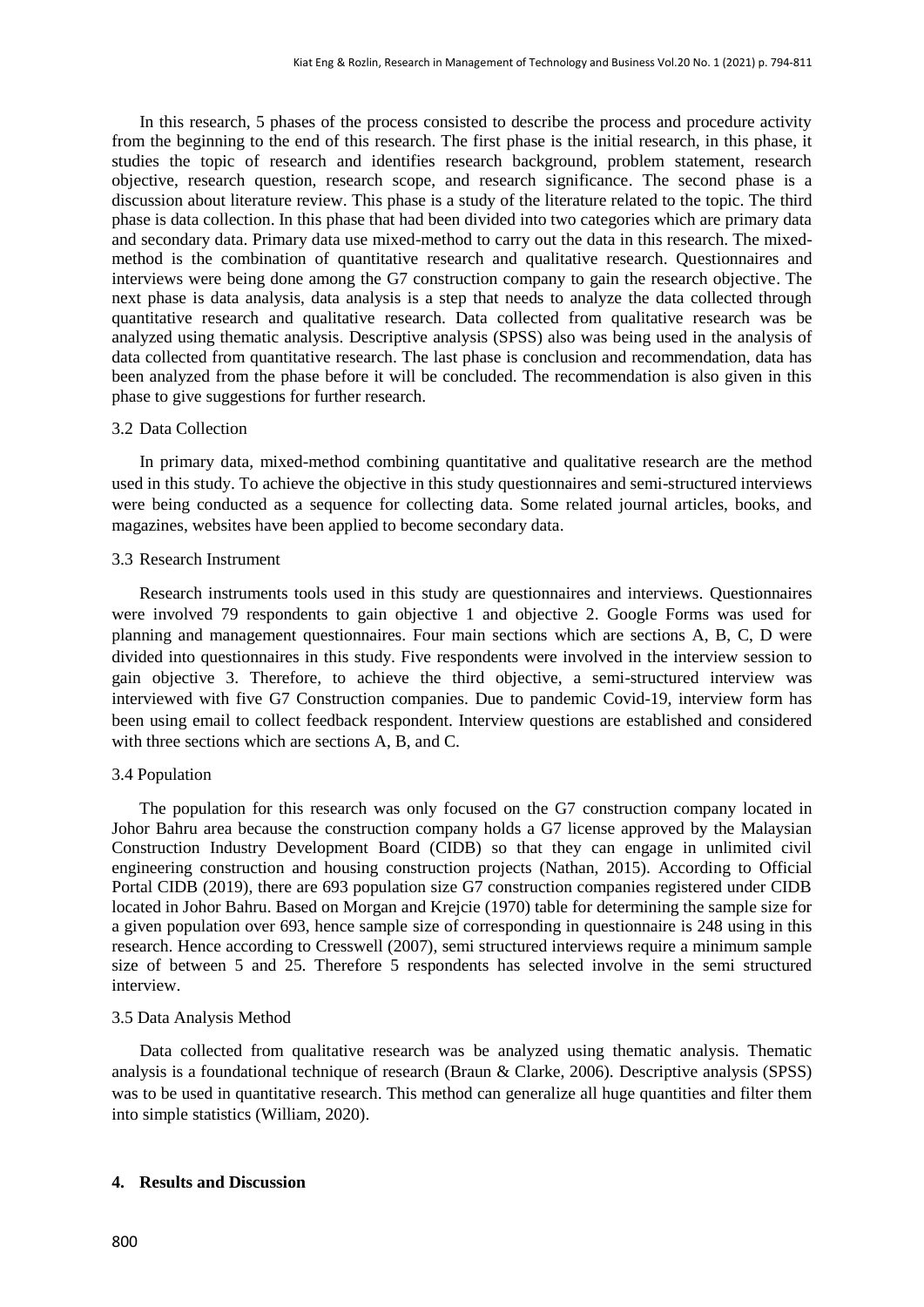#### 4.1 Questionnaire Data Results and Discussion

#### 4.1.1 Respondent Background

From the data collected had shown in Table 1 below, 100% of 79 respondents are known about what is MCS. In this research, they are 24.1% had involved in the affordable housing project. This means that 75.9% were didn't experiences involve in the affordable housing project. Male respondents in this research (58.2%) and female respondents (41.8%). The major jobs position of the respondents are Contractor (25.3%), followed by Engineer (24.1%), Project Manager (17.7%), Architect (15.2%), Site Supervisor (10.1%), and the last is Quantity Surveyor (7.6%). The respondent had a participant in this survey are from group 0-5 years of experiences (26.6%). Follow with the respondent who had 6- 10 years of experience (25.3%). Whereas (29.1%) of respondents fall into the group 11-15 years of experience. There is 11.4% of respondents with 16-20 years of experience. Last is the respondent in the group for more than 20 years of experience only 7.6%.

| Item                          |                 | Frequency | Percentage(%) |
|-------------------------------|-----------------|-----------|---------------|
| Do you know MCS               | Yes             | 79        | 100           |
|                               | N <sub>0</sub>  | $\Omega$  | 0             |
| Are you involve in affordable | <b>Yes</b>      | 19        | 24.1          |
| housing project               | N <sub>0</sub>  | 60        | 75.9          |
| Gender                        | Male            | 46        | 58.2          |
|                               | Female          | 33        | 41.8          |
| Job position                  | Contractor      | 20        | 25.3          |
|                               | Architect       | 12        | 15.2          |
|                               | Engineer        | 19        | 24.1          |
|                               | Quantity survey | 6         | 7.6           |
|                               | Project manager | 14        | 17.7          |
|                               | Site supervisor | 8         | 10.1          |
| Years of Experiences          | $0-5$ years     | 21        | 26.6          |
|                               | 6-10 years      | 20        | 25.3          |
|                               | $11-15$ years   | 23        | 29.1          |
|                               | $16-20$ years   | 9         | 11.4          |
|                               | More than 20    | 6         | 7.6           |
|                               | years           |           |               |

## **Table 1: The Summary of Respondent Background**.

#### 4.1.2 Understanding Modular Construction System in Affordable Housing.

#### *(a) Definition of MCS*

This section is discussed about the knowledge respondent on definition MCS. Table 2 shows the mean and rank had been analyses after collected from 79 respondents this research. From the survey, 82.3% of respondents strongly agree that modular construction system can be known as a modular building system, volumetric construction, and modular system. Besides, 82.3% of respondents strongly agree that modular construction systems are usually stronger than those built on-site. Also, 74.7% of respondents strongly agree that modular can independently withstand the severe tests of transportation and driving on the foundation. Modular construction system refers to the process of designing a building using the same materials under the controlled factory conditions had strongly agreed by 82.3% of respondents. On the other hand, 70.9 % of respondents strongly agree that a modular construction system refers to the process of designing a building using the same codes and standards under controlled factory conditions.

Besides that, 75.9 % of respondents strongly agree that a modular construction system combines traditional building technology with efficient manufacturing technology to deliver building projects faster and smarter. Also, 77.2 % of respondent strongly agree that modular construction system is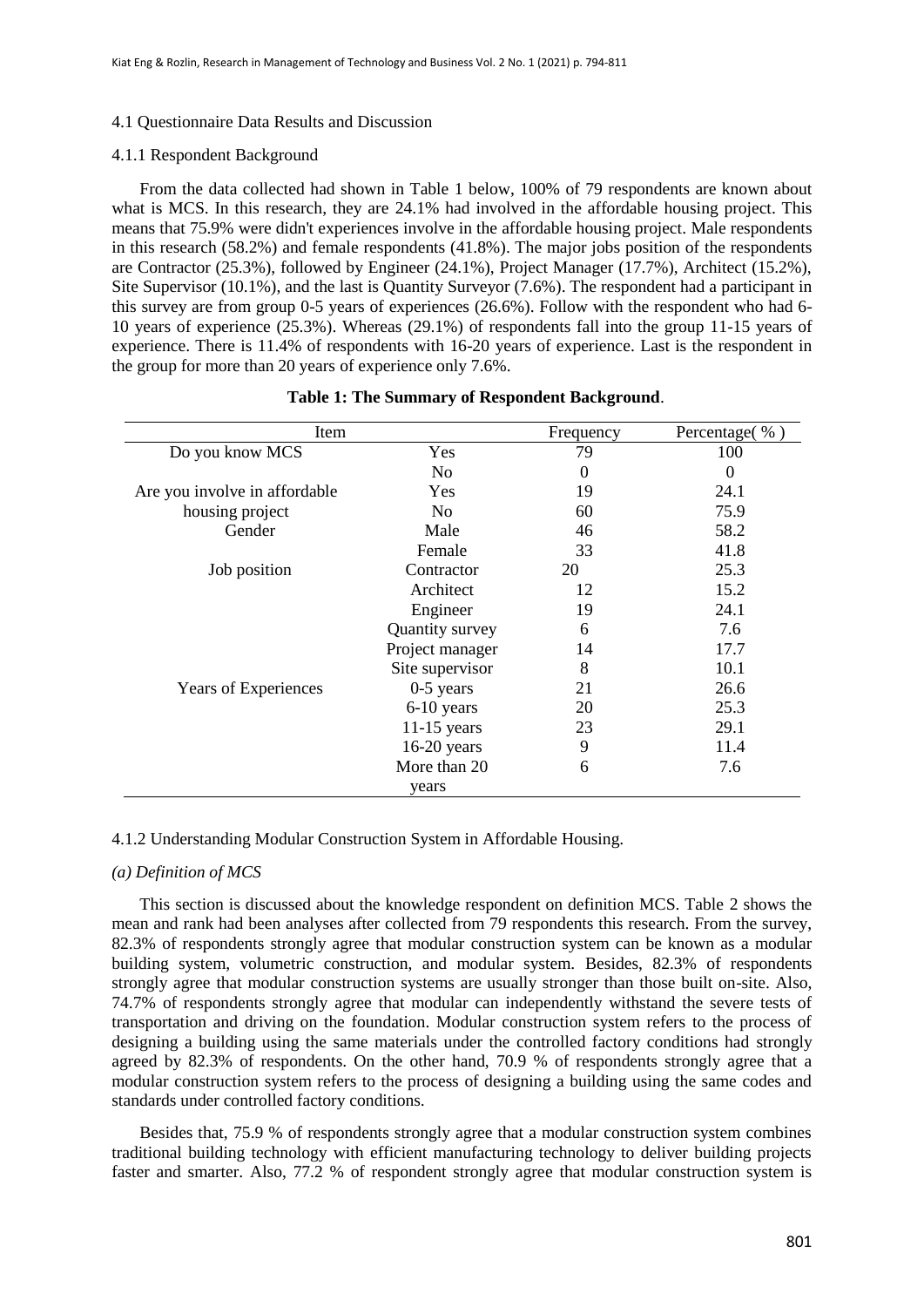fully assembled in manufacturing plants and modular construction system are uses pre-engineered volumetric units that are fitted-out and called as 'building blocks' will be installed on-site. Last, definition modular construction system involves prefabricated modules or units are manufactured in workshop or factory according to specifications and then installed on-site and modular construction system is a modular transported to the construction site to install to a building, this new approach permits the reduction construction period. Both of them had 82.3% of respondents strongly agree. Findings related to frequency is shown in Table 3 below.

| Definition                                                                                                                                  | Mean | Rank           |
|---------------------------------------------------------------------------------------------------------------------------------------------|------|----------------|
| (i) MCS also can be known as a modular building system, volumetric<br>construction, and modular system.                                     | 4.82 | 1              |
| (ii) MCS are usually stronger than those built on-site.                                                                                     | 4.75 | $\overline{4}$ |
| (iii) A module can independently withstand the severe tests of transportation and<br>driving on the foundation.                             | 4.70 | 8              |
| (iv) MCS refers to the process of designing a building using the same materials<br>under controlled factory conditions.                     | 4.77 | 3              |
| (v) MCS refers to the process of designing a building using the same codes and                                                              | 4.65 | 10             |
| standards under controlled factory conditions.                                                                                              |      |                |
| (vi) MCS combines traditional building technology with efficient manufacturing                                                              | 4.73 | 5              |
| technology to deliver building projects faster and smarter.                                                                                 |      |                |
| MCS fully assembled in manufacturing plants.<br>(vii)                                                                                       | 4.68 | 9              |
| MCS uses pre-engineered volumetric units that are fitted out and called<br>(viii)<br>"building blocks' will be installed on-site.           | 4.73 | 6              |
| (ix) Modular transported to the construction site to install to a building, this new<br>approach permits the reduction construction period. | 4.80 | 2              |
| (x) Prefabricated modules or units are manufactured in a workshop or factory<br>according to specifications and then installed on-site.     | 4.70 | 7              |

| Definition                                                               | <b>SD</b>        | D              | N              | A     | SA    | Total | Mean | Rank |
|--------------------------------------------------------------------------|------------------|----------------|----------------|-------|-------|-------|------|------|
| also<br><b>MCS</b><br>be<br>can                                          | $\theta$         | $\overline{0}$ | $\overline{0}$ | 14    | 65    | 79    | 4.82 | 1    |
| modular<br>known<br>as<br>building<br>system,<br>volumetric construction | 0.0%             | 0.0%           | 0.0%           | 17.7% | 82.3% | 100%  |      |      |
| and modular system.                                                      |                  |                |                |       |       |       |      |      |
| <b>MCS</b><br>usually<br>are                                             | $\boldsymbol{0}$ | 1              | 3              | 11    | 64    | 79    | 4.75 | 4    |
| those<br>than<br>stronger                                                | $0.0\%$          | 1.3%           | 3.8%           | 13.9% | 81.0% | 100%  |      |      |
| built on site.                                                           |                  |                |                |       |       |       |      |      |
| Module<br>can                                                            | $\boldsymbol{0}$ | $\overline{0}$ | $\overline{4}$ | 16    | 59    | 79    | 4.70 | 8    |
| independently<br>withstand the<br>severe<br>tests of transportation      | $0.0\%$          | 0.0%           | 5.1%           | 20.3% | 74.7% | 100%  |      |      |
| driving on the<br>and                                                    |                  |                |                |       |       |       |      |      |
| foundation.                                                              |                  |                |                |       |       |       |      |      |
| MCS refers<br>the<br>to                                                  | $\boldsymbol{0}$ | $\Omega$       | $\overline{4}$ | 10    | 65    | 79    | 4.77 | 3    |
| process of designing a                                                   |                  |                |                |       |       |       |      |      |
| building using the same<br>materials<br>under<br>the                     | 0.0%             | 0.0%           | 5.1%           | 12.7% | 82.3% | 100%  |      |      |
| controlled<br>factory                                                    |                  |                |                |       |       |       |      |      |
| conditions.                                                              |                  |                |                |       |       |       |      |      |

# **Table 3: Frequency on Definition of Modular Construction System**.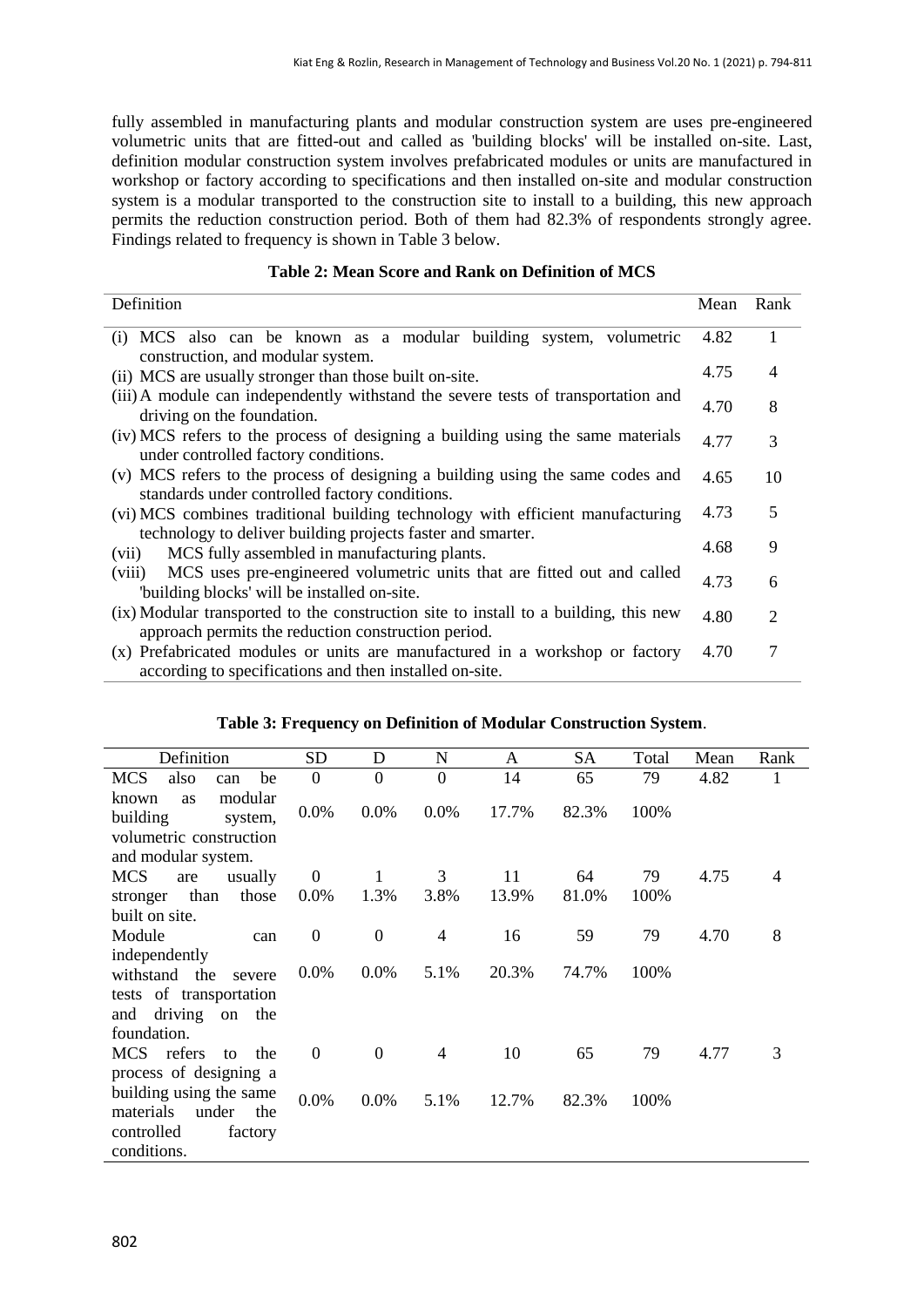| refers<br><b>MCS</b><br>the<br>to                   | $\theta$         | $\boldsymbol{0}$ | 5              | 18    | 56    | 79   | 4.65 | 10             |
|-----------------------------------------------------|------------------|------------------|----------------|-------|-------|------|------|----------------|
| process of designing a                              |                  |                  |                |       |       |      |      |                |
| building using the same                             |                  |                  |                |       |       |      |      |                |
| and<br>codes<br>standards                           | 0.0%             | 0.0%             | 6.3%           | 22.8% | 70.9% | 100% |      |                |
| under<br>the<br>controlled                          |                  |                  |                |       |       |      |      |                |
| factory conditions.                                 |                  |                  |                |       |       |      |      |                |
| <b>MCS</b><br>combines                              | $\mathbf{0}$     | $\boldsymbol{0}$ | $\overline{2}$ | 17    | 60    | 79   | 4.73 | 5              |
| traditional<br>building<br>with                     |                  |                  |                |       |       |      |      |                |
| technology<br>efficient manufacturing               |                  |                  |                |       |       |      |      |                |
| technology to deliver                               | 0.0%             | 0.0%             | 2.5%           | 21.5% | 75.9% | 100% |      |                |
| building projects faster                            |                  |                  |                |       |       |      |      |                |
| and smarter.                                        |                  |                  |                |       |       |      |      |                |
| MCS fully assembled                                 | $\boldsymbol{0}$ | 1                | 5              | 12    | 61    | 79   | 4.68 | 9              |
| manufacturing<br>in                                 | 0.0%             | 1.3%             | 6.3%           | 15.2% | 77.2% | 100% |      |                |
| plants.                                             |                  |                  |                |       |       |      |      |                |
| <b>MCS</b><br>uses<br>pre-                          | $\boldsymbol{0}$ | $\boldsymbol{0}$ | 3              | 15    | 61    | 79   | 4.73 | 6              |
| engineered volumetric                               |                  |                  |                |       |       |      |      |                |
| units are fitted out and                            | 0.0%             | 0.0%             | 3.8%           | 19.0% | 77.2% | 100% |      |                |
| 'building<br>called<br>as                           |                  |                  |                |       |       |      |      |                |
| blocks' will be install                             |                  |                  |                |       |       |      |      |                |
| on site.                                            |                  |                  |                |       |       |      |      |                |
| Modular transported to                              | $\mathbf{0}$     | $\overline{0}$   | $\overline{2}$ | 12    | 65    | 79   | 4.80 | $\overline{2}$ |
| the construction site to                            |                  |                  |                |       |       |      |      |                |
| install to a building,                              |                  | 0.0%             | 2.5%           | 15.2% | 82.3% |      |      |                |
| this<br>approach<br>new                             | 0.0%             |                  |                |       |       | 100% |      |                |
| permits the reduction                               |                  |                  |                |       |       |      |      |                |
| construction period.                                |                  |                  |                |       |       |      |      |                |
| Prefabricated<br>modules                            | $\boldsymbol{0}$ | $\boldsymbol{0}$ | $\overline{2}$ | 20    | 57    | 79   | 4.70 | 7              |
| units<br>are<br><sub>or</sub><br>manufactured<br>in |                  |                  |                |       |       |      |      |                |
| workshop<br>factory<br><b>or</b>                    | 0.0%             | 0.0%             | 2.5%           | 25.3% | 72.2% | 100% |      |                |
| according<br>to                                     |                  |                  |                |       |       |      |      |                |
| specifications and then                             |                  |                  |                |       |       |      |      |                |
| installed on site.                                  |                  |                  |                |       |       |      |      |                |
|                                                     |                  |                  |                |       |       |      |      |                |

From the data had been analyzed, it can conclude that most of the respondent agree that Modular Construction System would use various word phrases to present it. It is also a method that can be transported to the construction site and assembled at the site, this process is the latest way to minimize the project time in the construction industry. This is supported by Musa *et al*. (2016) MCS also can be known as a modular building system, volumetric construction, and modular system. After the modular unit is completely renovated, it will transport to the site and stacked on the prepared foundation to form a building. On the other hand, most of the respondents agree that it is a system, unlike the traditional construction method which is a method that combines traditional building technology. Pre-engineered volumetric units are fitted out according to specification, and the "building blocks" will install on-site. This system can help project schedules to become faster and smarter. This is supported by Samsung C&T (2016) and Modular Building Industry Association Australia (MBIAA) (2019). Modular construction unlike traditional construction methods, modular construction starts from a different place. In a controlled workshop or factory, prefabricated modules or units are manufactured according to specifications to installed on-site, and modular building are combines traditional building technology with highly controlled and efficient manufacturing technology to deliver building projects to customers faster and smarter respectively.

*(b) Characteristics of MCS*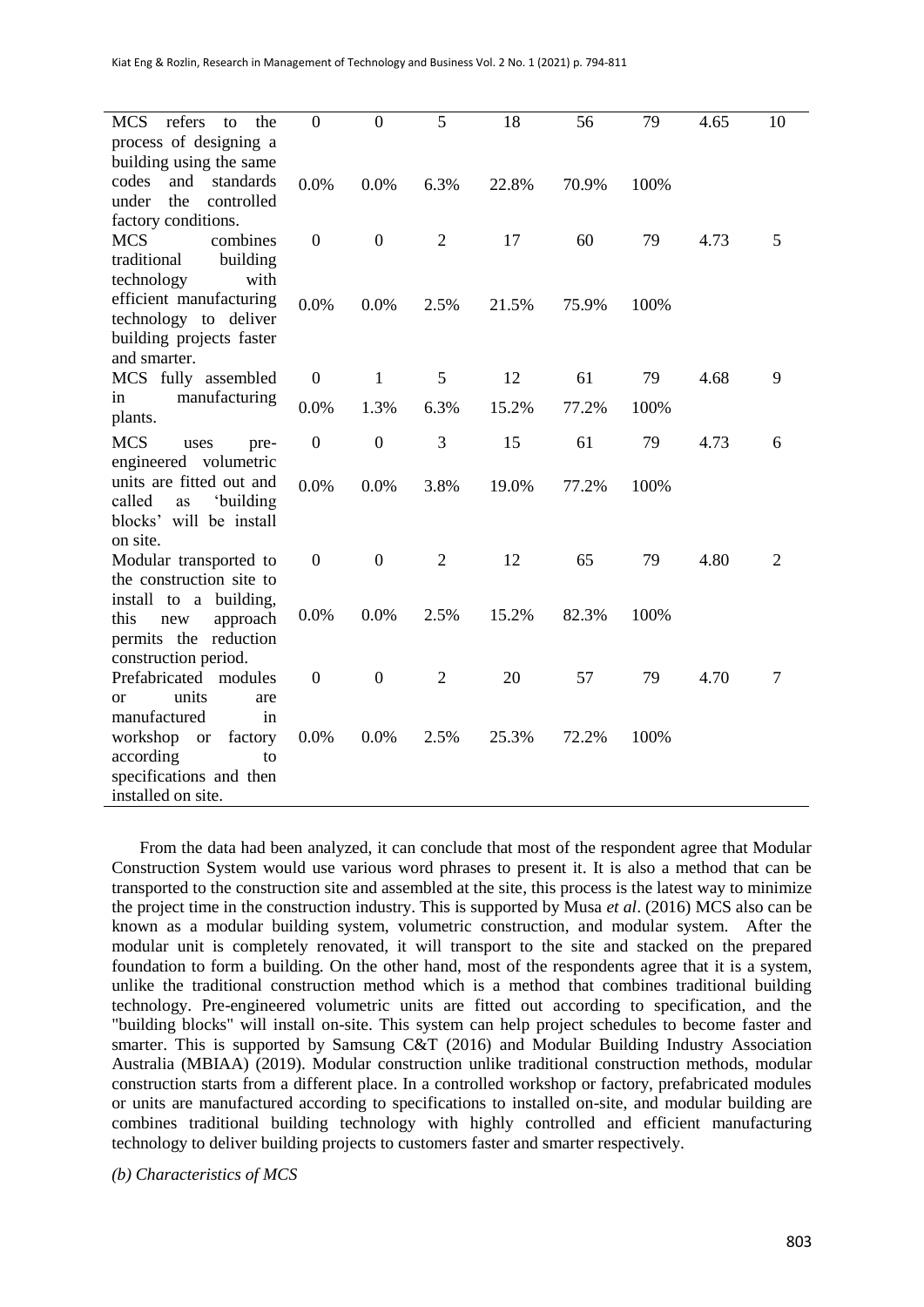This section is discussed about the knowledge of the respondent on characteristics MCS. Table 4 below shows the mean and rank had been analysis after collected from 79 respondents in this research. There were 3 types of characteristics has found in this research. Easy to disassembled and reusable construction method has got the highest rank with 4.76 means. Other than that, over 80%of respondents which are 81% they strongly agree with reducing excess materials can ultimately reduce waste from modular construction. Recyclable modules can ultimately reduce waste from modular construction and most parts of the modular unit can be constructed with recyclable materials, such as recycled steel, wood, and even glass. Both of this has been strongly agreed by 78.50% of respondent.

The sustainable method gets the mean of 4.67 and is the last cumulative rank. In this characteristic, 79.7% of respondents strongly agree that modular structure can greatly reduce the demand for raw materials and energy. Also, 72.2% of respondents strongly agree that most MCS buildings are completed indoors, there is less risk of environmental hazards. Besides that, 82.30% of respondents strongly agree MCS can reduce the impact on the site environment since most construction is done offsite.

Increase schedule gets the mean 4.74 and is placed second cumulative rank. 72.2% of respondents strongly agree when modular units produce offsite, work at site preparation also can be done simultaneously. Same of the percentage respondent which is 77.20% strongly agree MCS can completing work at the same time can reduce project time by up to half of traditional construction time. Also, 82.3% of respondents strongly agree about MCS construction processes are completed inside the factory, which can greatly reduce the delay. Table 5 below shows the frequency of characteristic of MCS.

| Characteristic |                                                                                                                   | Mean | Rank           | Cumulative<br>Rank |
|----------------|-------------------------------------------------------------------------------------------------------------------|------|----------------|--------------------|
|                | Sustainable method                                                                                                | 4.67 |                | 3                  |
| 1.             | The modular structure can greatly reduce the demand for<br>raw materials and energy.                              | 4.68 | 7              | $\overline{2}$     |
| 2.             | In MCS most buildings are completed indoors, there is<br>less risk of environmental hazards.                      | 4.56 | 9              | 3                  |
| 3.             | Reduce the impact on the site environment since most<br>construction is done offsite                              | 4.56 | $\overline{2}$ | 1                  |
|                | <b>Increase Schedule</b>                                                                                          | 4.74 |                | $\overline{2}$     |
| 1.             | When modular units produce offsite, work at site<br>preparation also can be done simultaneously.                  | 4.67 | 8              | 3                  |
|                | 2. Completing work at the same time can reduce project<br>time by up to half of traditional construction time.    | 4.72 | 6              | $\overline{2}$     |
| 3.             | Most MCS construction processes are completed inside<br>the factory, which can greatly reduce the delay.          | 4.82 | $\mathbf{1}$   | $\mathbf{1}$       |
|                | Easy to the disassembled and reusable construction method                                                         | 4.76 |                | 1                  |
| 1.             | Most parts of the modular unit can be constructed with<br>recyclable materials, such as recycled steel, wood, and | 4.75 | 5              | 3                  |
| 2.             | even glass.<br>Reducing excess materials can ultimately reduce waste                                              | 4.77 | 3              | 1                  |
| 3.             | from modular construction.<br>Recyclable modules can ultimately reduce waste from<br>modular construction.        | 4.77 | $\overline{4}$ | $\overline{2}$     |

# **Table 4: Mean Score and Rank on Characteristics of MCS**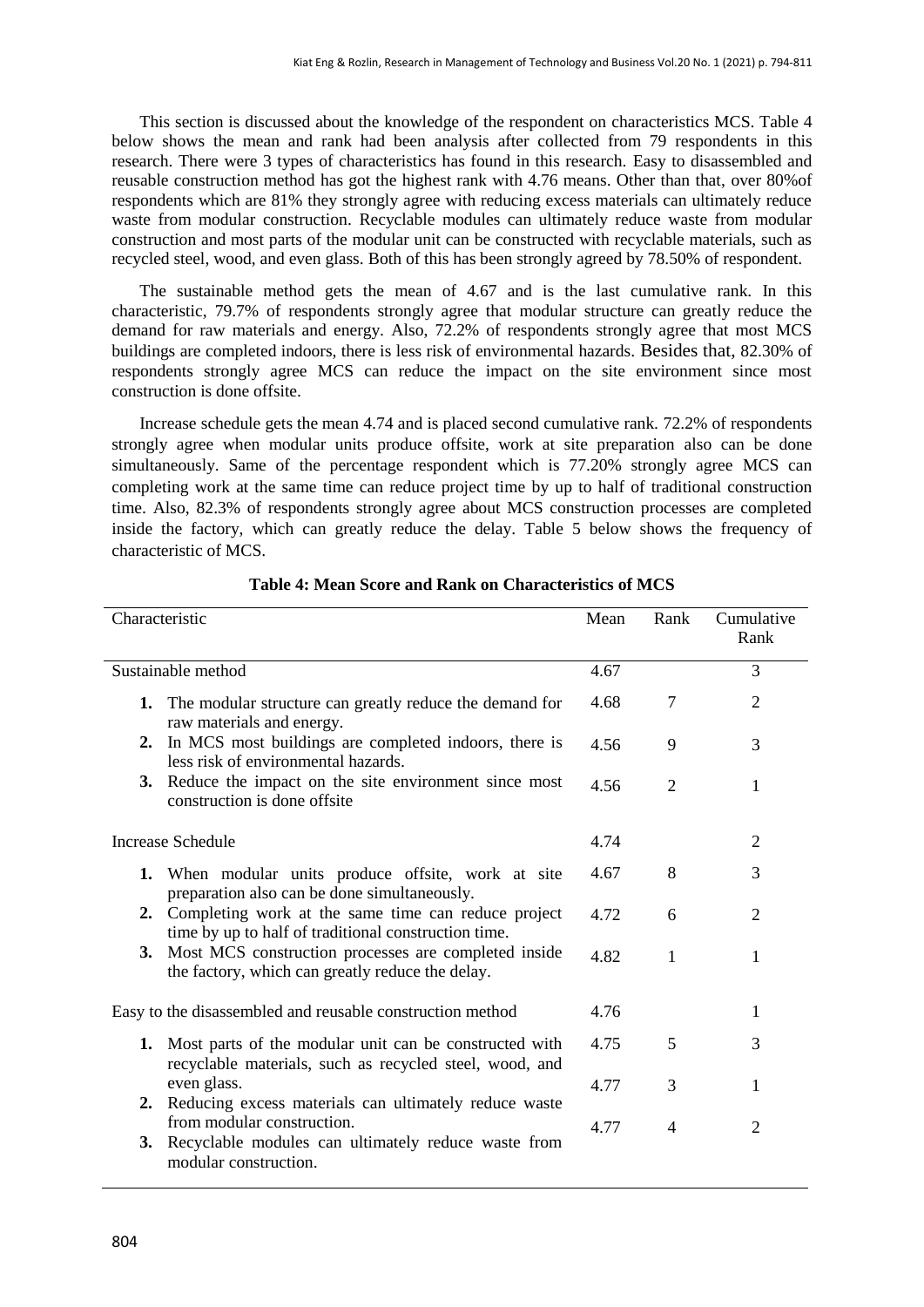| Characteristic                                                                        | <b>SD</b>        | D                | ${\bf N}$        | $\mathbf{A}$ | <b>SA</b>    | Total | Mean         | Rank         | Cumulative<br>Rank  |
|---------------------------------------------------------------------------------------|------------------|------------------|------------------|--------------|--------------|-------|--------------|--------------|---------------------|
| Sustainable method<br>Modular structure can<br>greatly<br>reduce<br>the               | 1                | 3                | $\boldsymbol{0}$ | 12           | 63           | 79    | 4.67<br>4.68 | 7            | 3<br>$\overline{2}$ |
| for<br>demand<br>raw<br>materials and energy.                                         | 1.3<br>$\%$      | 3.8<br>$\%$      | 0.0<br>$\%$      | 15.<br>2%    | 79.7<br>$\%$ | 100%  |              |              |                     |
| <b>MCS</b><br>In<br>most<br>buildings<br>are                                          | $\mathbf{1}$     | $\overline{2}$   | 6                | 13           | 57           | 79    | 4.56         | 9            | 3                   |
| completed<br>indoors,<br>there is less risk of<br>environmental<br>hazards.           | 1.3<br>$\%$      | 2.5<br>$\%$      | 7.6<br>$\%$      | 16.<br>5%    | 72.2<br>$\%$ | 100%  |              |              |                     |
| Reduce the impact on                                                                  | $\overline{0}$   | $\mathbf{1}$     | $\overline{c}$   | 11           | 65           | 79    | 4.77         | 2            | 1                   |
| the site environment<br>since<br>most<br>construction is<br>done<br>offsite           | 0.0<br>$\%$      | 1.3<br>%         | 2.5<br>$\%$      | 13.<br>9%    | 82.3<br>$\%$ | 100%  |              |              |                     |
| <b>Increase Schedule</b>                                                              |                  |                  |                  |              |              |       | 4.74         |              | $\overline{c}$      |
| When modular<br>unit<br>produce offsite, work                                         | $\overline{0}$   | $\mathbf{1}$     | 6                | 11           | 61           | 79    | 4.67         | 8            | $\overline{3}$      |
| at site preparation also<br>be<br>done<br>can<br>simultaneously.                      | 0.0<br>$\%$      | 1.3<br>$\%$      | 7.6<br>$\%$      | 13.<br>9%    | 77.2<br>$\%$ | 100%  |              |              |                     |
| Completing work at<br>time<br>the same<br>can                                         | $\boldsymbol{0}$ | $\boldsymbol{0}$ | $\overline{4}$   | 14           | 61           | 79    | 4.72         | 6            | $\overline{2}$      |
| reduce project time by<br>half<br>of<br>to<br>up<br>traditional<br>construction time. | 0.0<br>%         | 0.0<br>%         | 5.1<br>$\%$      | 17.<br>7%    | 77.2<br>$\%$ | 100%  |              |              |                     |
| <b>MCS</b><br>Most<br>construction processes                                          | $\boldsymbol{0}$ | $\boldsymbol{0}$ | 0                | 14           | 65           | 79    | 4.82         | $\mathbf{1}$ | $\mathbf 1$         |
| are completed inside<br>the factory, which can<br>greatly reduce<br>the               | 0.0<br>$\%$      | 0.0<br>$\%$      | 0.0<br>$\%$      | 17.<br>7%    | 82.3<br>$\%$ | 100%  |              |              |                     |
| delay.                                                                                |                  |                  |                  |              |              |       |              |              |                     |
| Easy to disassembled and reusable construction method<br>Most parts of the            | $\overline{0}$   | 1                | 1                | 15           | 62           | 79    | 4.76<br>4.75 | 5            | 1<br>3              |
| modular unit can be<br>with<br>constructed                                            |                  |                  |                  |              |              |       |              |              |                     |
| recyclable<br>materials,                                                              | 0.0              | 1.3              | 1.3              | 19.          | 78.5         | 100%  |              |              |                     |
| such as recycled steel,<br>wood and even glass.                                       | $\%$             | %                | $\%$             | 0%           | $\%$         |       |              |              |                     |

| Table 5: Frequency on Characteristic of Modular Construction System (MCS). |  |
|----------------------------------------------------------------------------|--|
|----------------------------------------------------------------------------|--|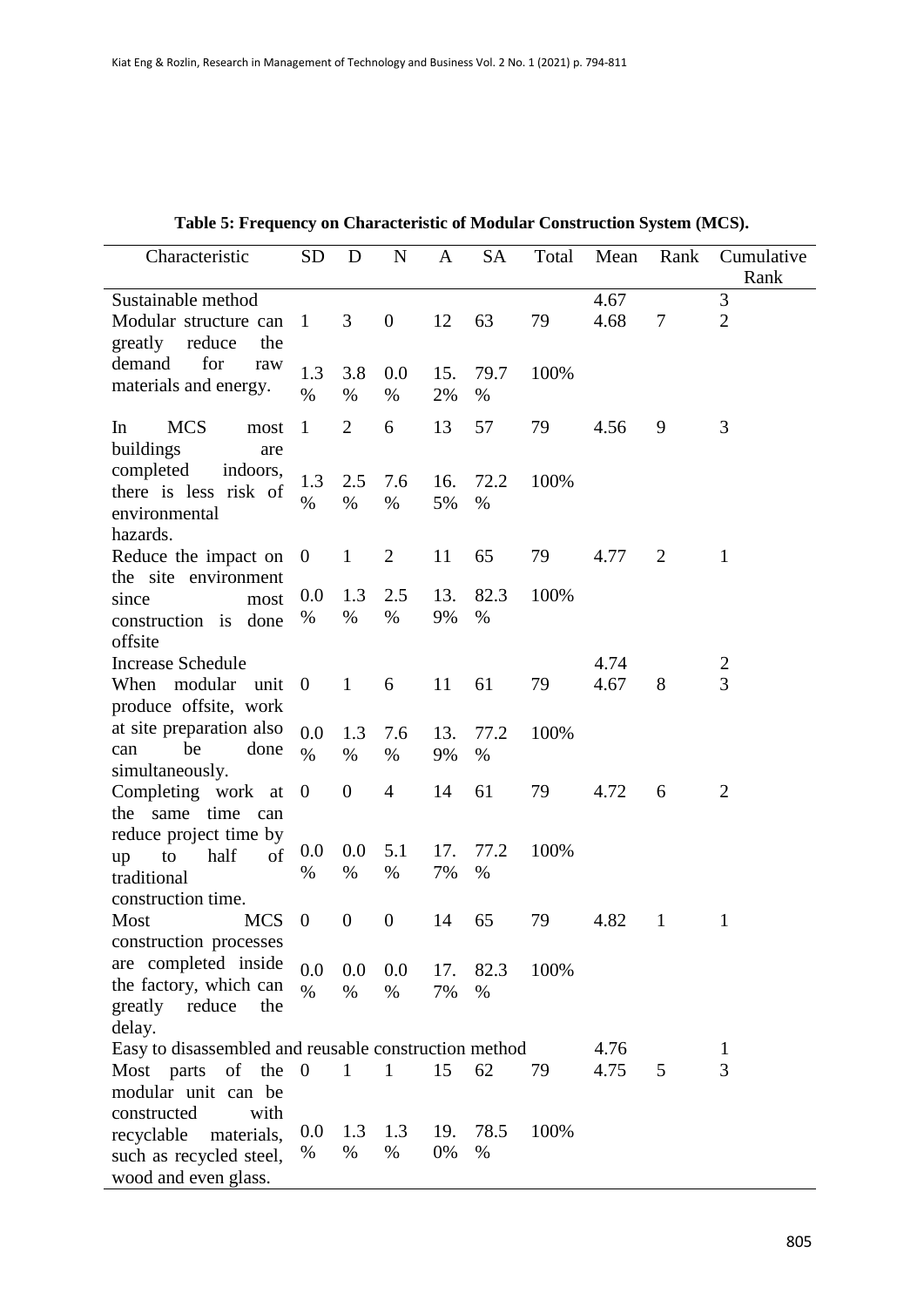| Reducing                      | $excess \quad 0$            |   |   |    | $0 \t 3 \t 12 \t 64$ | 79   | 4.77 | $\mathcal{R}$  |  |
|-------------------------------|-----------------------------|---|---|----|----------------------|------|------|----------------|--|
| materials                     | can                         |   |   |    |                      |      |      |                |  |
| ultimately                    | reduce 0.0 0.0 3.8 15. 81.0 |   |   |    |                      | 100% |      |                |  |
| waste from modular %          |                             | % | % | 2% | $\%$                 |      |      |                |  |
| construction.                 |                             |   |   |    |                      |      |      |                |  |
| Recyclable modules 0 0 1 16 6 |                             |   |   |    |                      | -79  | 4.77 | $\overline{A}$ |  |
| can ultimately reduce         |                             |   |   |    |                      |      |      |                |  |
| waste from modular            |                             |   |   |    |                      |      |      |                |  |
| construction.                 |                             |   |   |    |                      |      |      |                |  |

The common characteristics of MCS can be concluded as a sustainable method, increase schedule, and easy to disassembled and reusable construction method. Most of the respondents agree that the characteristics of MCS are sustainable methods. MCS is a structure that can be characterized as off-site construction, and by reducing demand for raw materials and energy, this can ensure that the site environment is clean and good. This statement can be supported by Robinson (2019). The modular structure can greatly reduce the demand for raw materials and energy. Reducing excess material and being able to recycle modules can reduce waste. Since most construction is done on-site, you can also reduce the impact on the site environment. Good planning also can reduce the number of vehicles and equipment needed on the construction site.

Moreover, the respondents also agree that increase the project schedule also is characteristic of MCS. Work on-site planning may also be performed together while the modular units are built inside the factory when a project uses MCS. In comparison with the traditional approach, this method will minimize up to half the time. This can be proved by Musa *et al*. (2016) when the modular unit produces, work at site preparation also can be done simultaneously. so in this process, it can shorten the time using in a project. Modules build in the factory and perform both on-site and basic work. Completing work at the same time can reduce project time by up to half of traditional construction time.

The last characteristic also gets consent from the respondent which is MCS is a method that can be easily disassembled and reusable. Through reducing and restoring modular construction components, most parts of the modular unit can be built from recyclable materials such as recycled steel, wood, and even glass, which can eventually minimize waste in the construction industry. This statement is similar to Wong's (2018) study. Besides, most parts of the modular unit can be constructed with recycled or recyclable materials. Reducing excess materials and recyclable modules can ultimately reduce waste from modular construction.

4.1.3 Challenges of Modular Construction System (MCS) to applying robotic technology in Malaysia affordable housing industry.

Table 6 shows the challenges faced by MCS in the application of robotics in the affordable housing industry in Malaysia. Rank used to indicate a challenge with a high impact (such as number 1) and a challenge with a small impact (such as 9).

| Challenges                               | Mean | Rank |
|------------------------------------------|------|------|
| Cost                                     | 4.60 |      |
| Neoteric method                          | 4.39 |      |
| <b>Employee Employment Opportunities</b> | 4.26 |      |
| Lack of investment in R&D                | 4.31 |      |
| <b>Investor Resource</b>                 | 4.18 |      |
| Re-training of worker                    | 4.31 |      |

# **Table 6: Mean Score and Rank for the Challenges of Applying Robotic Technology**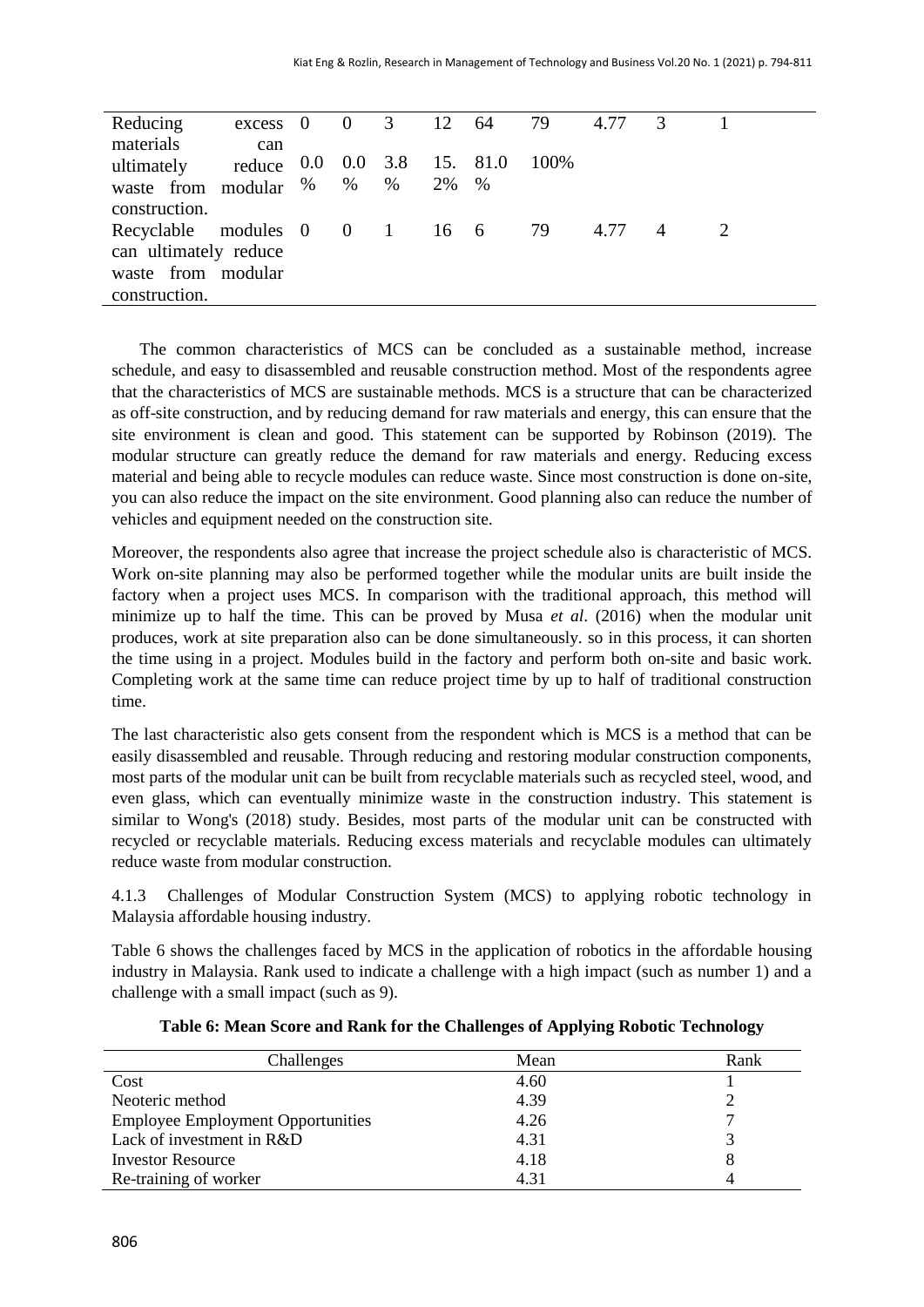| Lack of space                                 | 3.80 |  |
|-----------------------------------------------|------|--|
| <b>Expertise and Experience</b>               | 4.26 |  |
| Lack of Flexibility and Customization Product | 4.28 |  |

Most of the respondents agree that cost is the biggest challenge in MCS to applying robotic technology. Cost becomes the first barrier because a lot of costs have to be spent on maintenance when implementing new technology in a business, employing special professional technicians to upgrade and refresh the technology. This can be supported by Akinradewo *et al*. (2018). To implementation robotic technologies, high expense cost, and expensive cost of the maintenance machinery needed to afford. To improving and satisfy a need for task performance, the expensive cost will be payable on using robotic technologies.

On the other hand, respondents believe that the neoteric method is a challenge in MCS to applying robotic technology. Most of the workers in the Malaysian construction sector are international and have not obtained higher education. This led managers to worry if employees are capable of adopting new technologies. This can be supported by Akinradewo *et al*. (2018) most construction workers have received training in the same industry and happened to specialize in the industry for many years, which makes it difficult for workers to consider training because it requires a little academic background.

Hence from the finding in Table 4.4, most of the respondents agree to the lack of investment in R&D also is a challenge in MCS. R&D is a component of a successful business. Many companies in the business do not invest in R&D and would not attract the opportunities of independent innovation to the contractors. This can be supported by Shekar & Kumaran (2018). Research and development (R&D) are one of the success factors of a business but many companies ignore the importance of R  $\&$ D.

Additionally, re-training worker is the next challenge agree by the respondent in applying robotic technology. To ensure that they interact with new robotic equipment and ensure their safety, trained operators need to train staff who will operate robotic technology. This can be supported by Davids (2017) employees will worry about turning to automation so they will need to understand how these new robots work and the proper functions to ensure their safety.

Employee employment opportunities are the next challenge. The respondent agrees with this challenge, as the construction industry in Malaysia is one of the industries with the most job opportunities. Workers affected will be forced to adjust the structure of jobs and will use robotics and automation to replace labor effects. This is support by James *et al*. (2006). Using robotic technologies in the construction industry can reduce and save labor costs at the same time can increase productivity, and substitute labor will happen.

From finding there was a challenge getting lower rank supported by the respondent which is investor resources and space problem on site. Small companies have not marketed themselves to the market and have impacted the prospects for investment. This condition allows a stronger organization to have a better chance of implementing or acquiring robotic technology with a small business. This is support by Kamar & Hamid (2009). Between the small company and the bigger company, stronger company have a higher chance to adopt or buying robotic technologies, this cause the small company hasn't promote themselves into the market difficult to apply this technology. Due to the space problem challenge, a suitable site needs to use for the application of the technology to ensure the safety of the worker early mowing something on site. This was supported by Heiskanen, (2014). Keep the workplace tidy and ensure the environment of the site is safe and prefer using.

## 4.2 Interview Data Results and Discussion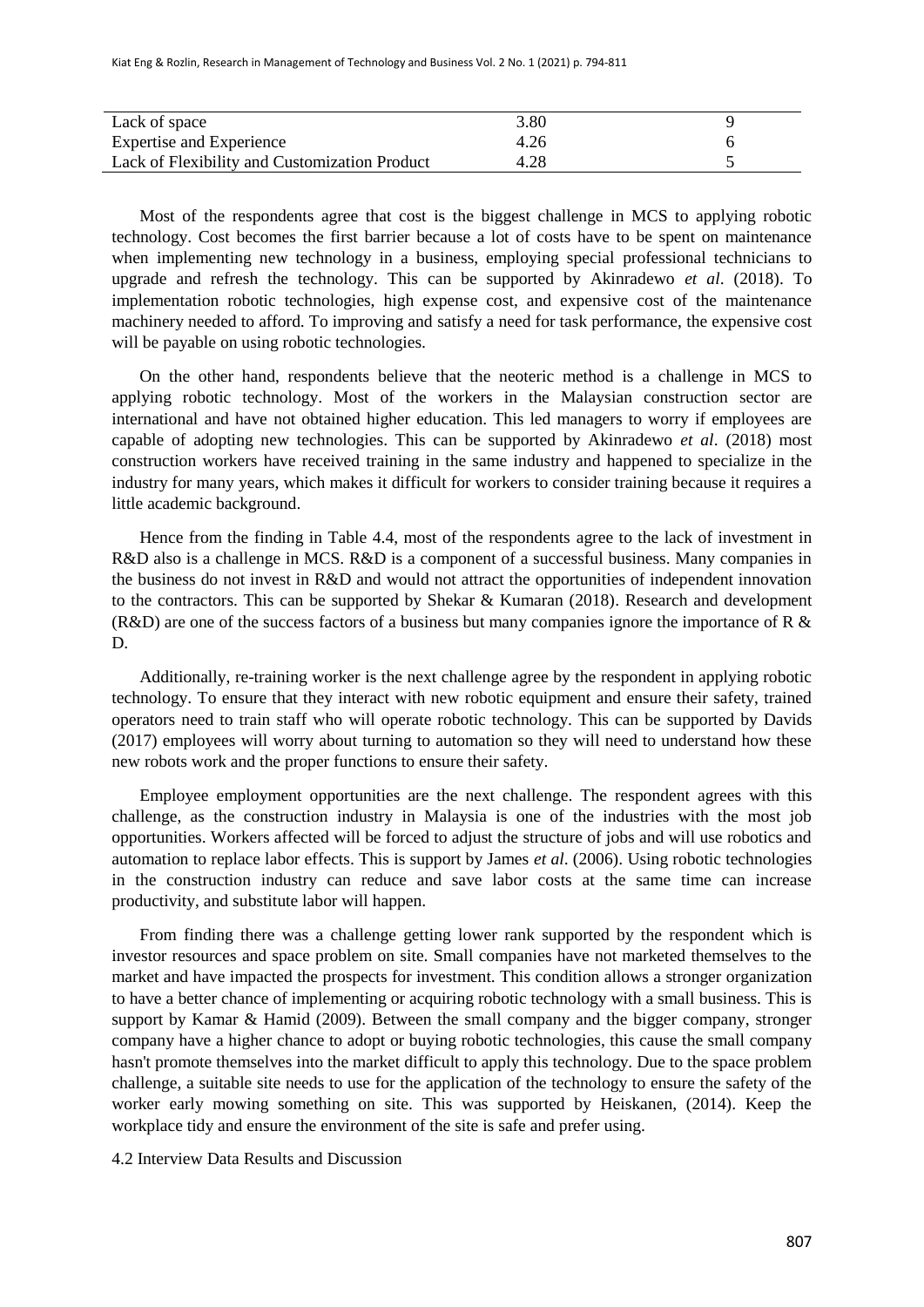# 4.2.1 Respondent Background

Five respondents had been a participant in this research. Table 7 below shows the respondent's background about gender, job position, and years of working experience.

| Gender | Respondent   | <b>Job Position</b>        | Years of Experience |
|--------|--------------|----------------------------|---------------------|
| Male   | Respondent 1 | Project Manager            | 10 years            |
| Male   | Respondent 2 | Contractor                 | 6 years             |
| Male   | Respondent 3 | M&E Engineer               | 6 years             |
| Male   | Respondent 4 | Principal Engineer (civil) | 33 years            |
| Female | Respondent 5 | Project Manager            | 16 years            |

| <b>Table 7: The Summary of Respondent Background</b> |  |  |  |  |
|------------------------------------------------------|--|--|--|--|
|------------------------------------------------------|--|--|--|--|

4.2.2 Method Improvement Implementation of Robotic Technology in Modular Construction Systems (MCS)

Table 8 shows the method that can improve using robotic technology in MCS. It can conclude that most of the respondents agree that the method which is investment tax allowance, cooperation with high technologies company, incentives by the government program, paying funds incentives by government, retraining workers program, CIDB development plan and implement research and development (R & D).

| <b>Interview Findings</b><br>(Method for Improvement) | Respondent |                |                |    |    |
|-------------------------------------------------------|------------|----------------|----------------|----|----|
|                                                       | R.         | R <sub>2</sub> | R <sub>3</sub> | R4 | R5 |
| Investment tax allowance                              |            |                |                |    |    |
| Cooperation with high technologies company            |            |                |                |    |    |
| Incentives by the government program                  |            |                |                |    |    |
| Paying funds incentives by the government             |            |                |                |    |    |
| Retraining workers program                            |            |                |                |    |    |
| Implement research and development $(R & D)$          |            |                |                |    |    |
| CIDB development plan                                 |            |                |                |    |    |

**Table 8: Method for Improvement**

Notes: (/) Agree

From the finding, it is shown that most of the respondent they agree investment tax allowance can be used to reduce tax profit and reduce the company finance cost to encourage investment from manufacturing company application robotic technologies as what mentioned by Respondent 1 and 5. This is supported by Akinradewo *et al*. (2018) promote the investment tax allowance to the company that application robotic technologies will help them to reduce the finance costs. Moreover, respondents also agree that the next method is cooperation with High Technologies Company. Through this method, the construction company can learn and understand more about using robotic technology by sharing the experience with the high tech construction company as mention by respondent 5. This is supported by Yahya *et al*. (2019) cooperation among two companies can learn from each other about knowledge of robotic technologies and can help the future development among two companies.

The next method that can be improved the implementation of robotic technology in MCS are incentives by the government program also agree by the respondent. This incentive will help the companies increase the efficiency of their work as all the workers knew how to use the robotic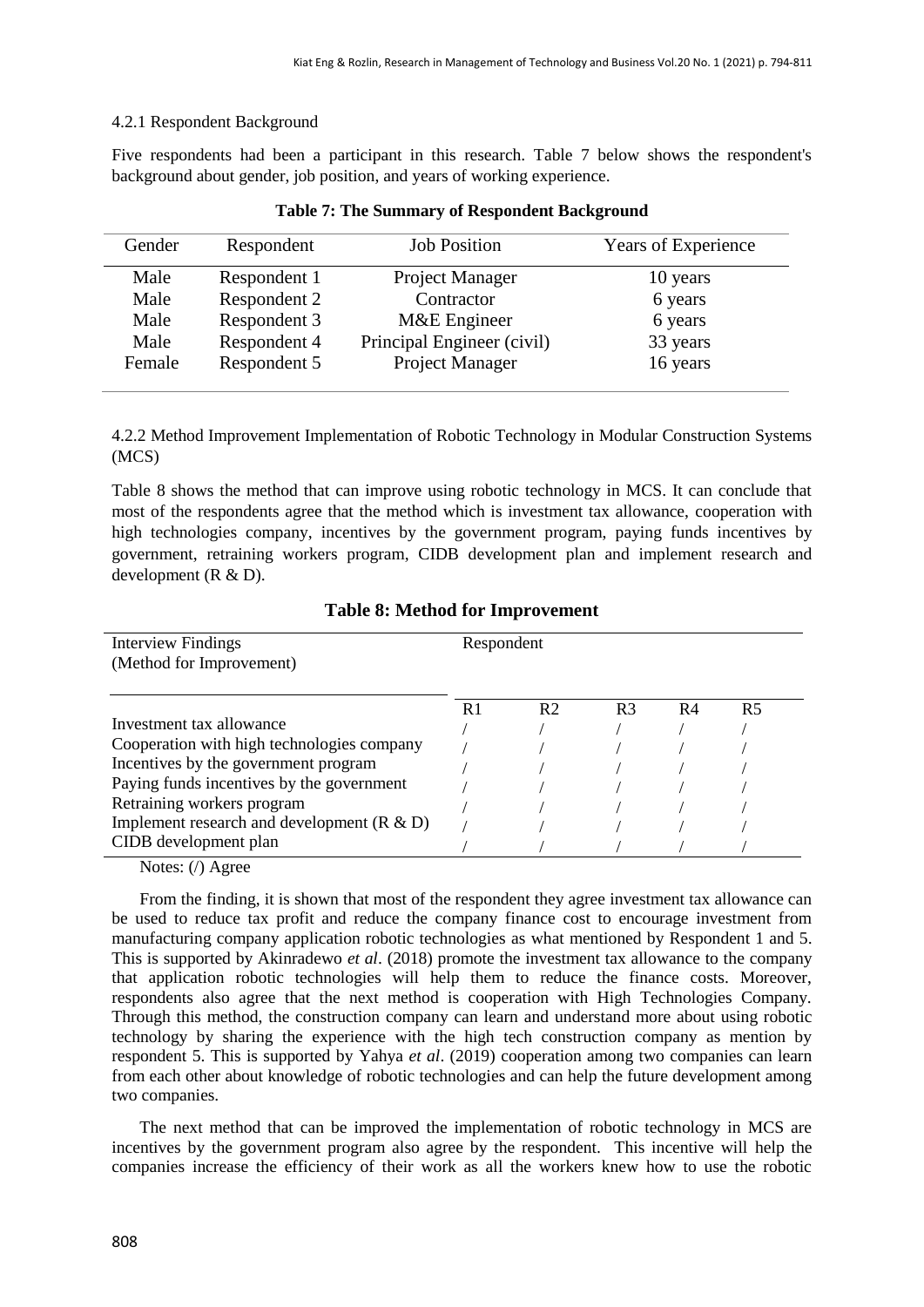technologies and the application of robotic technologic in MCS as mention by respondent 3. Paying funds incentive also is a method to support using robotic technologies in MCS. Funds incentive by the government can be used by the company to solve their problems in cost and fund issues when application robotic technology as what mention by respondent 1 and 5 is similar with Samari *et al*. (2012) study through ways of paying funds incentives to the construction industry to support using robotic technologies and can reduce the funding issues faced by construction employers. Other methods can be found from the interview the respondent are retraining workers program. Retraining workers very important when a company they needed to using or applying a new method. By retraining workers, they can gain knowledge on how to control and handle robotic technology. When workers perform in using robotic technologies, they can give good feedback to the company to applying robotic technology as mention by respondent 1 and 4. This is supported by Davids (2017) additional education and knowledge are important to employees because it not only enables them to better understand robot colleagues but also provides them with opportunities to grow and make greater contributions to the enterprise.

Last but not least, respondents agree to implement research and development (R&D) can be using to improvement are implement research and development (R&D). Using R&D will help a company to make a decision can afford it or not and help a company more understand about the benefit will come to a company when using robotic technology as what mentioned by respondent 2 similar with the Mahbub (2008) study. The implementation of R&D in the construction industry will happen when the construction player they found by using these robotic technologies can get the benefit and advance in the economy. The last method is by using the CIDB development plan. CIDB development plan provides the information expert guidance and facilitates new standards to the construction player about the application robotic technologic in MCS. However, CIDB development plan can provide subsidies, program, and knowledge to industry players using of robotic technologies in MCS to encourage the construction company using robotic technology as what mention by respondent 1, 3, and 5. This is supported by Yahya *et al*. (2019) CIDB establish a center of excellence and become a one-stop technology adoption center by providing seminars or workshops to increase the adoption of robotic technologies in the construction industry.

#### 4.2.3 Personal perspective Respondent

This section discussed findings related a personal perspective on how the method can improve the implementation of robotic technology in MCS as shown in Table 9. Respondents 1, 3, and 4 giving the same feedback which is a strategic partnership with high technologies companies can be the method improvement. While Respondent 2, and 5 feedback by doing research, testing and finding and motivation camp respectively.

| Respondent's Personal Perspective                             |  | R2 | R <sup>3</sup> | R4 | R5 |
|---------------------------------------------------------------|--|----|----------------|----|----|
| Strategic partnership with high technologies companies        |  |    |                |    |    |
| <b>Motivation Camp</b>                                        |  | X  | X.             |    |    |
| Do research, testing and finding                              |  |    |                |    |    |
| Notes: $\left(\frac{\ }{\ }$ Agree, $\left(X\right)$ Disagree |  |    |                |    |    |

## **Table 9: Personal Perspective of Respondent**

Data personal perspective on how the method can improve the implementation of robotic technology in MCS collect form respondent. It can be concluded that the method of making a partnership with a company overseas or local company having experience in MCS. By partnership, they can share, learn and discuss together related to MCS.

### **5. Conclusion**

The results of this study were analysis and identify. For the knowledge about the G7 Construction company, from the feedback, it can define that most of the respondents also know MCS. In the application of robotic technologies in MCS for affordable housing in the Malaysia Construction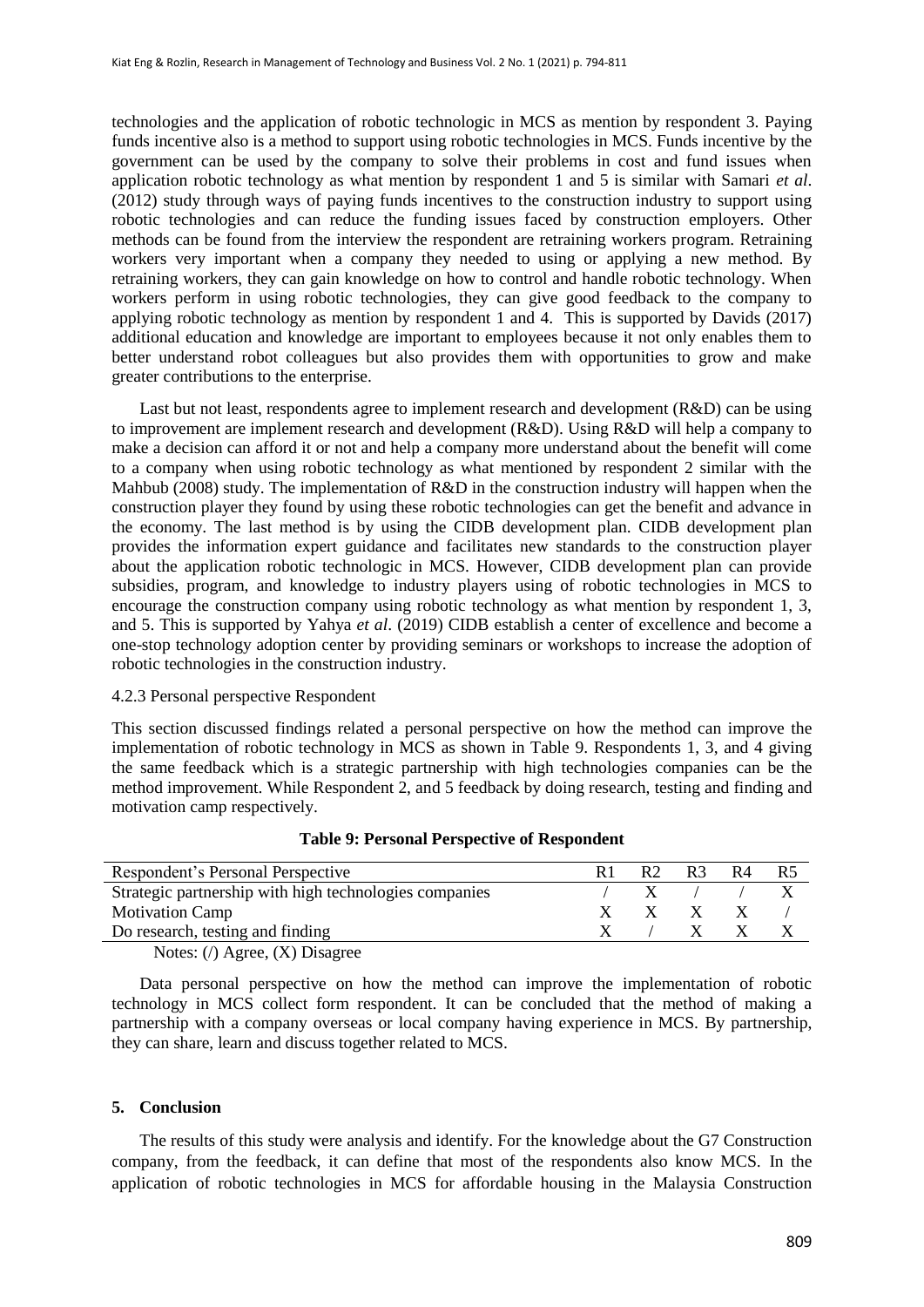Industry, some of the challenges need to be faced by the construction player. From the data collection, it can be concluded that the cost factor is the top challenge faced when application robotic technology. Some incentive methods can be used in the Malaysia construction industry to applying robotic technology in MCS also has been finding in this research. The data obtained by the researcher is only from view G7 construction player located in Johor Bahru. Therefore, it is recommended the future researcher can research about acceptable by Malaysia housing buyers of using Modular Construction systems in the construction industry. Due to the project of MCS is still less, so the future researcher also can identify the completed project that had using Modular Construction System in Malaysia and the impact of Modular Construction System to Malaysia construction industry.

### **Acknowledgment**

The author would like to thank the person who had to help participate in this research. The author also graceful to supervisor giving instruct in doing this research. Last also thank Faculty of Technology Management and Business, University Tun Hussien Onn Malaysia for its support.

#### **References**

- Abdullah, M., & Egbu, C. (2010). The role of knowledge management in improving the adoption and implementation practices of industrialised building system (IBS) in Malaysia. Retrieved from <http://usir.salford.ac.uk/12837/>
- Akinradewo, O., Aigbavboa, C., & Akinradewo, O. (2018). Benefits of Construction Automation and Robotics in the South African Construction Industry*. IOP Conference Series: Earth and Environmental Science, pp.385, 012063.* doi:10.1088/1755-1315/385/1/012063
- Ayemba, D. (2018). Utilizing drone technology in construction. Retrieved from <https://constructionreviewonline.com/2018/03/drones-in-construction/>
- Aziz, S. (2015). Modular Construction System in Malaysia: Issues for Research in Sustaining an Affordable Home Project. *Proceedings of Postgraduate Conference on Global Green Issues.*
- Aziz, S., Nasir, S. N., Hatrom, R., Bazuli, L. A., & Abdullah, M. R. (2019). Modular Construction System (MCS) in Malaysia: Mass Customization Through Combinatorial. *IOP Conference Series: Earth and Environmental Science, pp.385, 012030.* doi:10.1088/1755-1315/385/1/012030
- Base4. (2020). 9 Common Questions About Modular, Answered. Retrieved from [https://www.base-](https://www.base-4.com/going-modular/)[4.com/going-modular/](https://www.base-4.com/going-modular/)
- Braun, V., & Clarke, V. (2006). Using thematic analysis in psychology. *Qualitative Research in Psychology*, 3(2), pp. 77-101. doi: 10.1191/1478088706qp063oa
- Broussard, M. (2017). A brief history of modular homes and how modular construction began. Retrieved from <https://www.deluxemodular.com/learning-center/a-brief-history-of-modular-construction>
- Brown, M. A. (1989). Barriers to the Application of Robotics and High Level Automation within the United Kingdom Construction Industry. *Proceedings of the 6th International Symposium on Automation and Robotics in Construction (ISARC).* doi:10.22260/isarc1989/0013
- Buchli, J., Neunert, M., & Boaventura, T. (2016). Why Off-The-Shelf Physics Simulators Fail In Evaluating Feedback Controller Performance - A Case Study For Quadrupedal Robots. Advances in Cooperative Robotics, pp. 464-472. doi:10.1142/9789813149137\_0055
- Construction Industry Development Board (2017). IBS programmers. Retrieved from <http://www.cidb.gov.my/index.php/en/bidang-utama/teknologi-dan-inovasi/programibs>
- Construction Industry Development Board. (2019). Search Contractor. Retrieved from <http://cims.cidb.gov.my/smis/regcontractor/reglocalsearchcontractor.vbhtml>
- Cresswell, J. W. (2007). Qualitative Inquiry & Research Design: Choosing Among Five Approaches. *Russian Journal of Sociology, 3(1).* doi:10.13187/rjs.2017.1.30
- Davids, M. (2017). How difficult is it to Implement Robotics into a Manufacturing Plant. Retrieved from <https://blog.robotiq.com/how-difficult-is-it-to-implement-robotics-into-a-manufacturing-plant>
- Delgado, J. M. D., Ajayi, A., Akanbi, L. (2019). Robotics and automated systems in construction: Understanding industry specific challenges for adoption. *Journal of Building Engineering* 26 100868
- Gibb, A.G.F. (1999) Offsite fabrication pre-assembly, prefabrication & modularisation, Whittles Publishing Services. pp 262. ISBN 1-870325-77.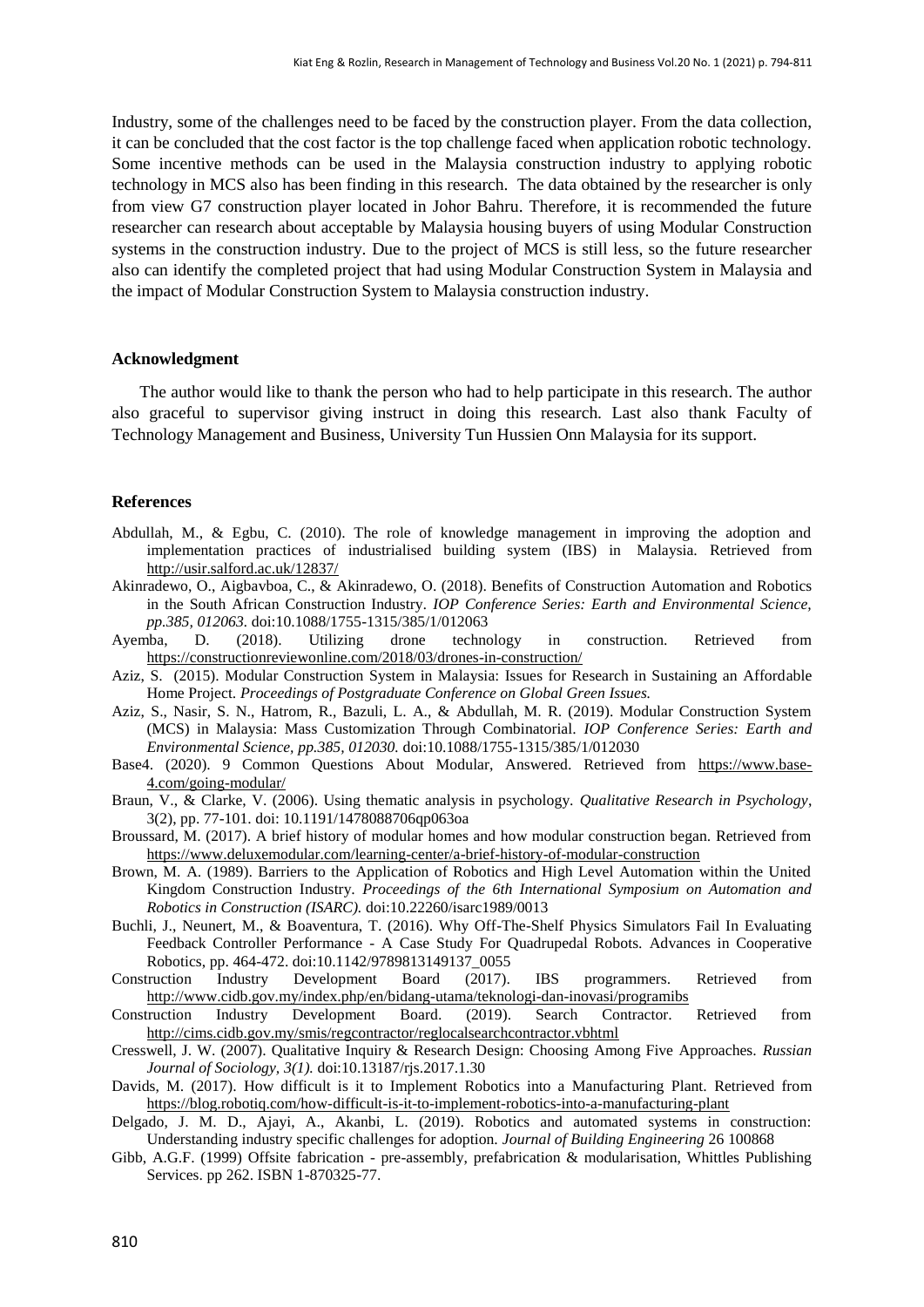Heiskanen, A. (2014). Storage Issues In The Construction Industry. Retrieved from [https://aec](https://aec-business.com/storage-issues-construction-industry/)[business.com/storage-issues-construction-industry/](https://aec-business.com/storage-issues-construction-industry/)

- Ibrahim,Y.W., Shen, G. Q., & Hwang, B. (2019). Risks of modular integrated construction: A review and future research directions. *Frontiers of Engineering Management, 7(1), 63-80*. doi:10.1007/s42524-019-0059-7
- Igwenaga, C. (2016). Fundamentals of research methodology and data collection. Publisher*: LAP Lambert Academic Publishing ISBN*: 978-3-659-86884-9
- In-troh-Spective. (2018). Krejcie and Morgan Sampling Method. Retrieved from [http://in-troh](http://in-troh-spective.blogspot.com/2017/10/krejcie-and-morgan-sampling-method.html)[spective.blogspot.com/2017/10/krejcie-and-morgan-sampling-method.html](http://in-troh-spective.blogspot.com/2017/10/krejcie-and-morgan-sampling-method.html)
- James, M. W., Chan, A. P., & Chiangn, Y. (2006). The changing construction labour market: A case of Hong Kong. *Journal of Engineering, Design and Technology, 4(1), 1-17.* doi:10.1108/17260530610818615
- Kamar, K., & Hamid, Z. (2009). Industrialized Building System (IBS): revisiting issues of definition and classification. International Journal 1(6), 120–132.
- Mahbub, R. (2015). Framework on the Barriers to the Implementation of Automation and Robotics in the Construction Industry*. International Journal of Innovation in Management, Vol. 3, No. 1, PP 21-36*.
- Mckinsey, (2014). A blueprint for addressing the global affordable housing challenge. Retrieved from <https://www.mckinsey.com/>
- Modular Building Industry. (2019). So what is Modular Construction in Australia? Retrieved from <https://www.mbiaa.com.au/modular-construction/>
- Musa, M. F., Yusof, M. R., Mohammad, M. F. (2016), 'Towards the adoption of modular construction and prefabrication in the construction environment: A case study in Malaysia', *ARPN Journal of Engineering and Applied Sciences, vol. 11, no. 13, pp. 8122-8131*.
- Musa. M.F., Yusof. M.R., Mohammad. M. F., Mahbub. R. (2014). Characteristics of Modular Construction: Meeting the Needs of Sustainability and Innovation. PP 216- 221.
- Nasir, S. R., Isa, C. M., & Ali, K. (2013). Application of Automation Technology in Malaysian Construction Industry. *InCIEC 2013, 871-883.* doi:10.1007/978-981-4585-02-6\_75
- Nathan. (2015). G7 contractors better positioned to promote IBS. Retrived from <https://www.theborneopost.com/2015/11/05/g7-contractors-better-positioned-to-promote-ibs-nathan/>
- Robinson, J. (2019). 5 Advantages of Modular Construction. Retrieved from <https://www.superdraft.com.au/blogs/5-advantages-of-modular-construction>
- Ruggiero, A., Salvo, S., Laurent, C. St. (2016). Robotics in Construction. An Interactive Qualifying Project Report. Retrieved from

<https://web.wpi.edu/Pubs/Eproject/Available/Eproject032316150233/unrestricted/FinalReport.pdf>

- Samari, M., Ghodrati, N., Shafiei, M. W. M. B. (2012). The Implementation of Industrialized Building System (IBS) in Iran Construction Companies. ISSN: 2278- 1684 Volume 1, Issue 3 , PP 19-24.
- Samsung C& T. Global PR Manager. (2019, January 31). Samsung C& T Leads Korea's High-tech Construction with New Modular Shop. Retrieved from [http://news.samsungcnt.com/samsung-ct-leads](http://news.samsungcnt.com/samsung-ct-leads-koreas-high-tech-construction-new-modular-shop/)[koreas-high-tech-construction-new-modular-shop/](http://news.samsungcnt.com/samsung-ct-leads-koreas-high-tech-construction-new-modular-shop/)
- William. M. K. (2020). Research Methods Knowledge Base. Retrieved from <https://conjointly.com/kb/descriptive-statistics/>
- Wong, H. J. (2018). The Challenges of Adopting Modular Construction in Malaysian Construction Industry.UTAR. Thesis Degree.
- Yahya, M. Y., Hui, Y. L., Yassin, A. B., Omar, R., Robin, R. O., & Kasim, N. (2019). The Challenges of the Implementation of Construction Robotics Technologies in the Construction. *MATEC Web of Conferences, pp. 266, 05012.* doi:10.1051/matecconf/201926605012
- Shekar, C. M., Kumaran, R. (2018). Research & Development (R&D) Investments by Global and Indian IT Companies. *The Management Accountant. Vol. 53, No.5*.